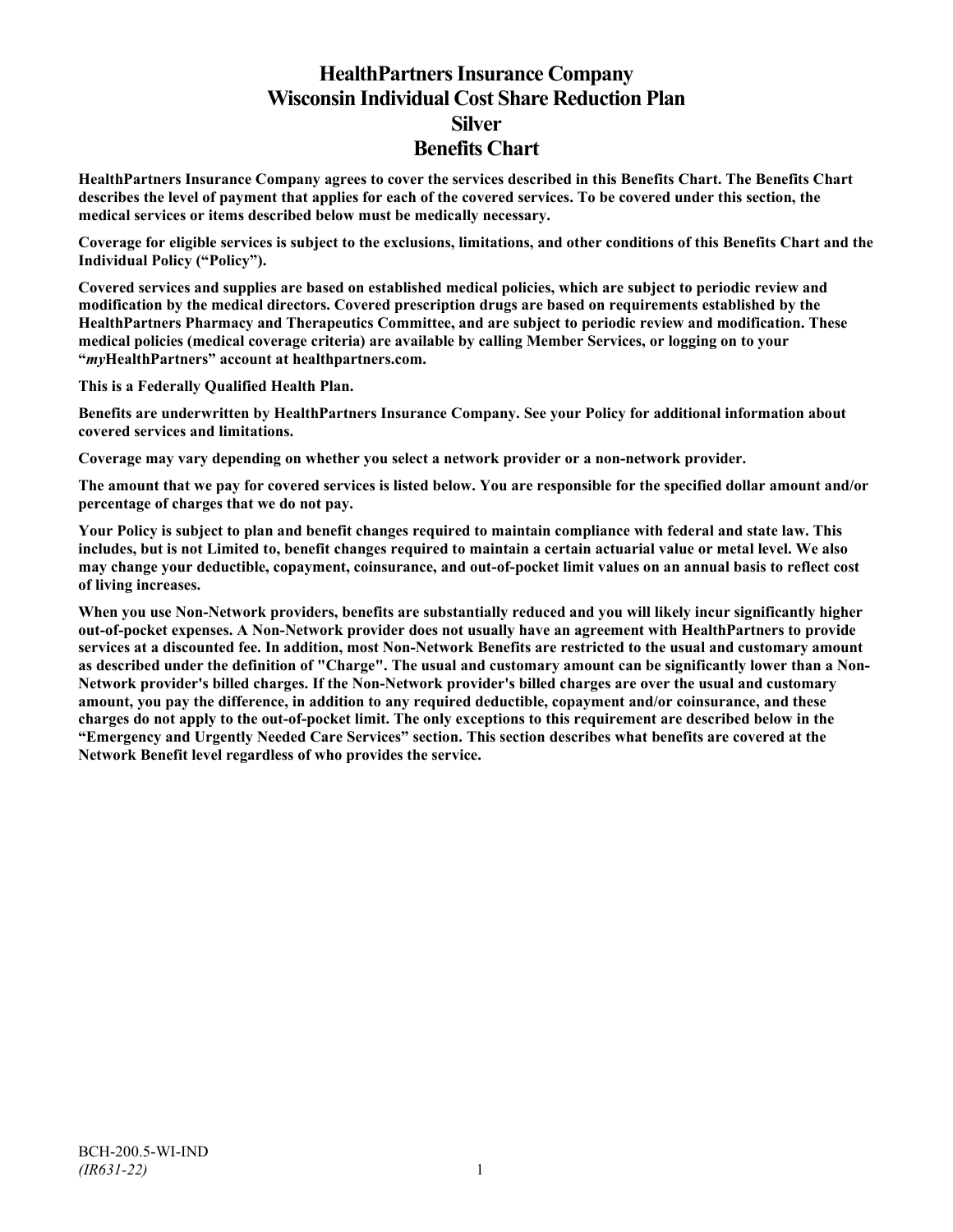# **These definitions apply to the Benefits Chart. They also apply to your Policy.**

| <b>Biosimilar Drug:</b> | A prescription drug, approved by the Food and Drug Administration (FDA), that the FDA has<br>determined is biosimilar to and interchangeable with a biological brand name drug. Biosimilar<br>drugs are not considered generic drugs and are not covered under the generic drug benefit.                                                                                                                                                                                                                                                                                                                                     |
|-------------------------|------------------------------------------------------------------------------------------------------------------------------------------------------------------------------------------------------------------------------------------------------------------------------------------------------------------------------------------------------------------------------------------------------------------------------------------------------------------------------------------------------------------------------------------------------------------------------------------------------------------------------|
| <b>Brand Name Drug:</b> | A prescription drug, approved by the Food and Drug Administration (FDA), that is manufactured,<br>sold or licensed for sale under a trademark by the pharmaceutical company that originally<br>researched and developed the drug. Brand name drugs have the same active-ingredient formula as<br>the generic version of the drug. However, generic drugs are manufactured and sold by other drug<br>manufacturers and are generally not available until after the patent on the brand name drug has<br>expired. A few brand name drugs may be covered at the generic benefit level if this is indicated on<br>the formulary. |
| <b>Calendar Year:</b>   | This is the 12-month period beginning 12:01 A.M. Central Time, on January 1, and ending 12:00<br>A.M. Central Time of the next following December 31.                                                                                                                                                                                                                                                                                                                                                                                                                                                                        |
| Charge:                 | For covered services delivered by a network provider, this is the provider's discounted fee for a<br>given medical/surgical service, procedure or item.                                                                                                                                                                                                                                                                                                                                                                                                                                                                      |
|                         | For covered services delivered by non-network providers, a contracted rate may apply if such<br>arrangement is available to HealthPartners.                                                                                                                                                                                                                                                                                                                                                                                                                                                                                  |
|                         | For the Usual and Customary Charge for covered services delivered by non-network providers,<br>our payment is calculated using one of the following options in the following order, depending on<br>availability: 1) a percentage of the Medicare fee schedule; 2) a comparable schedule if the service<br>is not on the Medicare fee schedule; or 3) a commercially reasonable rate for such service if a fee<br>schedule is not available.                                                                                                                                                                                 |
|                         | The Usual and Customary Charge is the maximum amount allowed that we consider in the<br>calculation of the payment of charges incurred for certain covered services. You must pay for any<br>charges above the usual and customary charge, and they do not apply to the out-of-pocket limit.                                                                                                                                                                                                                                                                                                                                 |
|                         | A charge is incurred for covered ambulatory medical and surgical services, on the date the service<br>or item is provided. A charge is incurred for covered inpatient services, on the date of admission to<br>a hospital. To be covered, a charge must be incurred on or after your effective date and on or<br>before the termination date.                                                                                                                                                                                                                                                                                |
|                         | Copayment/Coinsurance: The specified dollar amount, or percentage, of charges incurred for covered services, which we do<br>not pay, but which you must pay, each time you receive certain medical services, procedures or<br>items. Our payment for those covered services or items begins after the copayment or coinsurance<br>is satisfied. Covered services or items requiring a copayment or coinsurance are specified in this<br>Benefits Chart.                                                                                                                                                                      |
|                         | For services provided by a network provider:                                                                                                                                                                                                                                                                                                                                                                                                                                                                                                                                                                                 |
|                         | An amount which is listed as a flat dollar copayment is applied to a network provider's discounted<br>charges for a given service. However, if the network provider's discounted charges for a service or<br>item is less than the flat dollar copayment, you will pay the network provider's discounted charge.<br>An amount which is listed as a percentage of charges or coinsurance is based on the network<br>provider's discounted charges, calculated at the time the claim is processed, which may include an<br>agreed upon fee schedule rate for case rate or withhold arrangements.                               |
|                         | For services provided by a Non-Network provider:                                                                                                                                                                                                                                                                                                                                                                                                                                                                                                                                                                             |
|                         | Any copayment or coinsurance is applied to the lesser of the provider's charges or the usual and<br>customary charge for a service.                                                                                                                                                                                                                                                                                                                                                                                                                                                                                          |
|                         | A copayment or coinsurance is due at the time a service is provided, or when billed by the<br>provider. The copayment or coinsurance applicable for a scheduled visit with a network provider<br>will be collected for each visit, late cancellation and failed appointment.                                                                                                                                                                                                                                                                                                                                                 |
|                         |                                                                                                                                                                                                                                                                                                                                                                                                                                                                                                                                                                                                                              |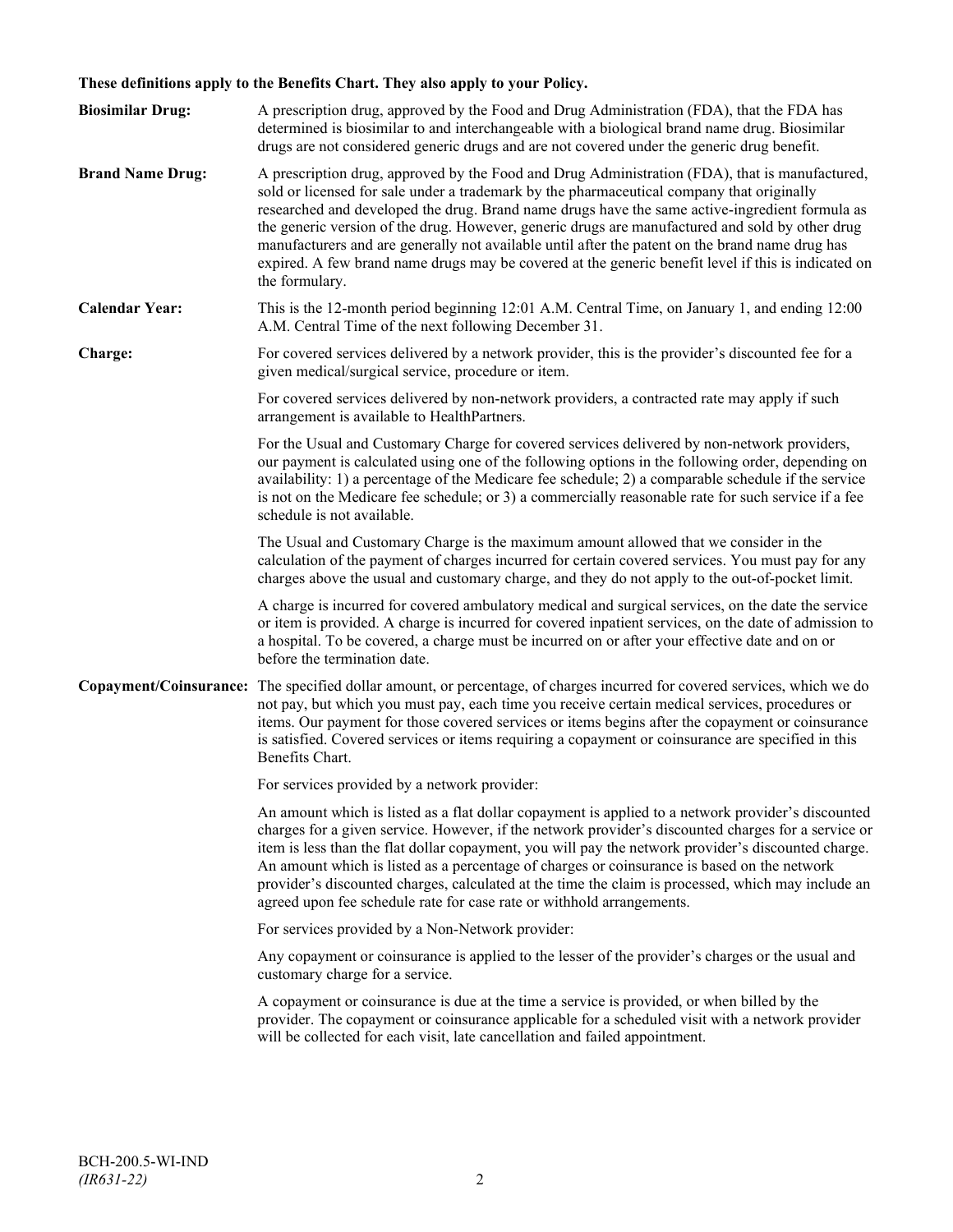| Deductible:                    | The specified dollar amount of charges incurred for covered services, which we do not pay, but an<br>enrollee or a family has to pay first in a calendar year. Our payment for those services or items<br>begins after the deductible is satisfied. For network providers, the amount of the charges that apply<br>to the deductible are based on the network provider's discounted charges, calculated at the time<br>the claim is processed, which may include an agreed upon fee schedule rate for case rate or<br>withhold arrangements. For non-network providers, the amount of charges that apply to the<br>deductible are the lesser of the provider's charges or the usual and customary charge for a service. |
|--------------------------------|-------------------------------------------------------------------------------------------------------------------------------------------------------------------------------------------------------------------------------------------------------------------------------------------------------------------------------------------------------------------------------------------------------------------------------------------------------------------------------------------------------------------------------------------------------------------------------------------------------------------------------------------------------------------------------------------------------------------------|
| Formulary:                     | This is a current list, which may be revised from time to time, of prescription drugs, medications,<br>equipment and supplies covered by us as indicated in this Benefits Chart which are covered at the<br>highest benefit level. Some drugs on the formulary may require prior authorization to be covered<br>as formulary drugs. The formulary, and information on drugs that require prior authorization, are<br>available by calling Member Services, or logging on to your "myHealthPartners" account at<br>healthpartners.com.                                                                                                                                                                                   |
| <b>Generic Drug:</b>           | A prescription drug, approved by the Food and Drug Administration (FDA), that the FDA has<br>determined is comparable to a brand name drug product in dosage form, strength, route of<br>administration, quality, intended use and documented bioequivalence. Generally, generic drugs<br>cost less than brand name drugs. Some brand name drugs may be covered at the generic drug<br>benefit level if this is indicated on the formulary.                                                                                                                                                                                                                                                                             |
| <b>Non-Formulary Drug:</b>     | This is a prescription drug, approved by the Food and Drug Administration (FDA), that is not on<br>the formulary, is medically necessary and is not investigative or experimental or otherwise<br>excluded under your Policy.                                                                                                                                                                                                                                                                                                                                                                                                                                                                                           |
| <b>Out-of-Pocket Expenses:</b> | You pay the specified copayments/coinsurance and deductibles applicable for particular services,<br>subject to the out-of-pocket limit described below. These amounts are in addition to the monthly<br>enrollment payments.                                                                                                                                                                                                                                                                                                                                                                                                                                                                                            |
| <b>Out-of-Pocket Limit:</b>    | You pay the copayments/coinsurance and deductibles for covered services, to the individual or<br>family out-of-pocket limit. Thereafter we cover 100% of charges incurred for all other covered<br>services, for the rest of the calendar year. You pay amounts greater than the out-of-pocket limit if<br>you exceed any visits or day limits.                                                                                                                                                                                                                                                                                                                                                                         |
|                                | Non-Network Benefits above the usual and customary charge (see definition of charge above) do<br>not apply to the out-of-pocket limit.                                                                                                                                                                                                                                                                                                                                                                                                                                                                                                                                                                                  |
|                                | Non-Network Benefits for transplant surgery do not apply to the out-of-pocket limit.                                                                                                                                                                                                                                                                                                                                                                                                                                                                                                                                                                                                                                    |
|                                | You are responsible to keep track of the out-of-pocket expenses. Contact our Member Services<br>department for assistance in determining the amount paid by the enrollee for specific eligible<br>services received. Claims for reimbursement under the out-of-pocket limit provisions are subject<br>to the same time limits and provisions described under the "Claims Provisions" section of the<br>Contract.                                                                                                                                                                                                                                                                                                        |
| <b>Primary Care Providers:</b> | These are providers in the following categories: Family Practice, General Practice, Internal<br>Medicine, Pediatrics, Adolescent Medicine, Adult Medicine and Geriatrics.                                                                                                                                                                                                                                                                                                                                                                                                                                                                                                                                               |
|                                | Specialty Care Providers: These are providers who are not in the following categories: Family Practice, General Practice,<br>Internal Medicine, Pediatrics, Adolescent Medicine, Adult Medicine and Geriatrics.                                                                                                                                                                                                                                                                                                                                                                                                                                                                                                         |
| <b>Specialty Drug List:</b>    | This is a current list, which may be revised from time to time, of prescription drugs, medications,<br>equipment and supplies, which are typically bio-pharmaceuticals. The purpose of a specialty drug<br>list is to facilitate enhanced monitoring of complex therapies used to treat specific conditions.<br>Specialty drugs are covered by us as indicated in this Benefits Chart. The specialty drug list is<br>available by calling Member Services, or logging on to your "myHealthPartners" account at<br>healthpartners.com                                                                                                                                                                                    |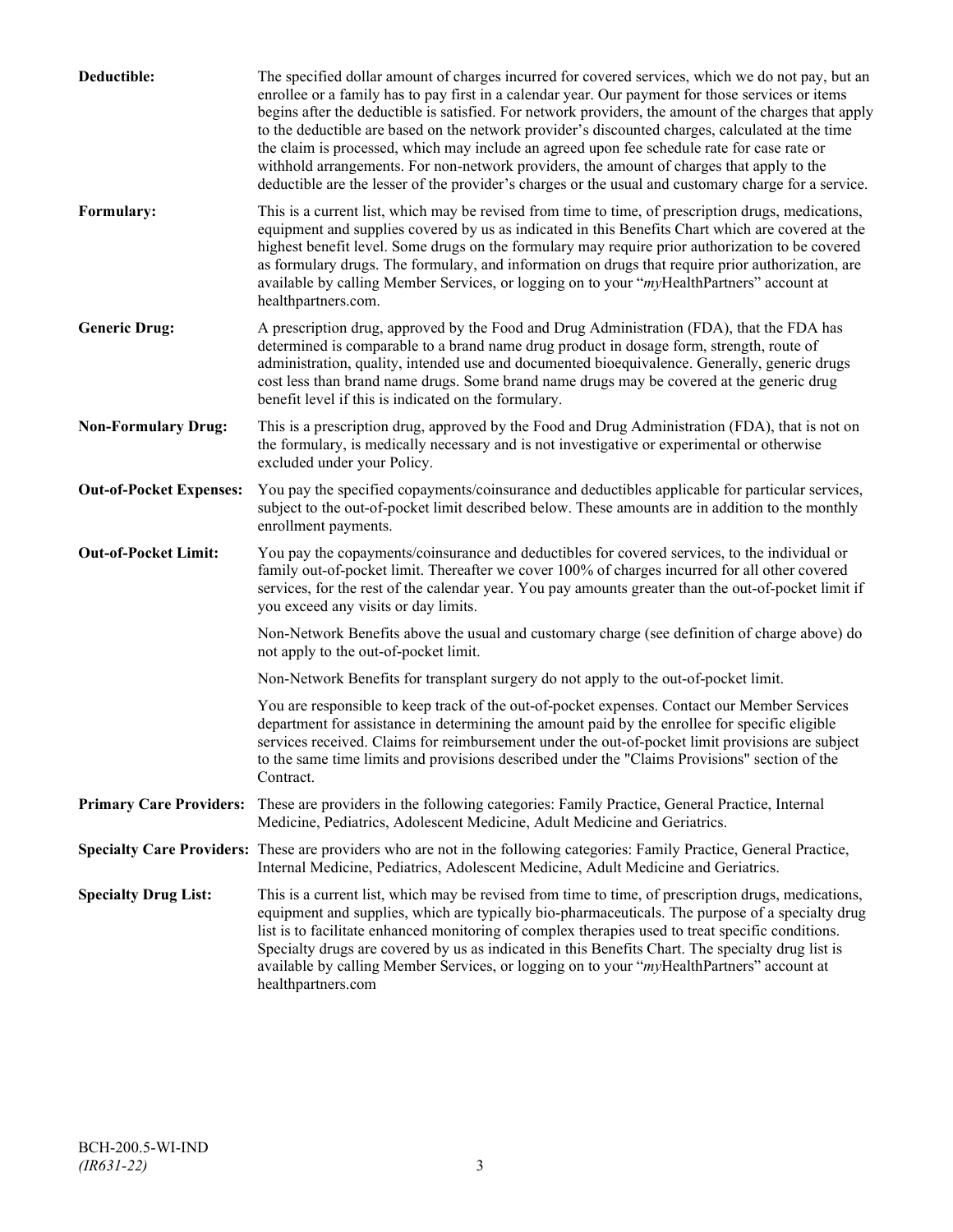# **DEDUCTIBLES AND OUT-OF-POCKET LIMITS**

### **Individual Calendar Year Deductible**

| Network Benefits | <b>Non-Network Benefits</b> |
|------------------|-----------------------------|
| None.            | \$20,000                    |

### **Family Calendar Year Deductible**

| Network Benefits | <b>Non-Network Benefits</b> |
|------------------|-----------------------------|
| None.            | \$40,000                    |

### **Individual Calendar Year Out-of-Pocket Limit**

| Network Benefits | <b>Non-Network Benefits</b> |
|------------------|-----------------------------|
| \$1,200          | None.                       |

### **Family Calendar Year Out-of-Pocket Limit**

| <b>Network Benefits</b> | <b>Non-Network Benefits</b> |
|-------------------------|-----------------------------|
| \$2,400                 | None.                       |

Your individual and family out-of-pocket amounts may be indexed to allow for changes under Federal rules.

Separate Out-of-Pocket Limits must be satisfied under Network Benefits and Non-Network Benefits.

Non-Network Benefits above the usual and customary charge will not apply to the individual or family Out-of-Pocket.

Any amounts paid or reimbursed by a third party, including but not Limited to: point of service rebates, manufacturer coupons, manufacturer debit cards or other forms of direct reimbursement to an Insured for a product or service, will not apply as an outof-pocket expense, to the extent permitted under state and federal law.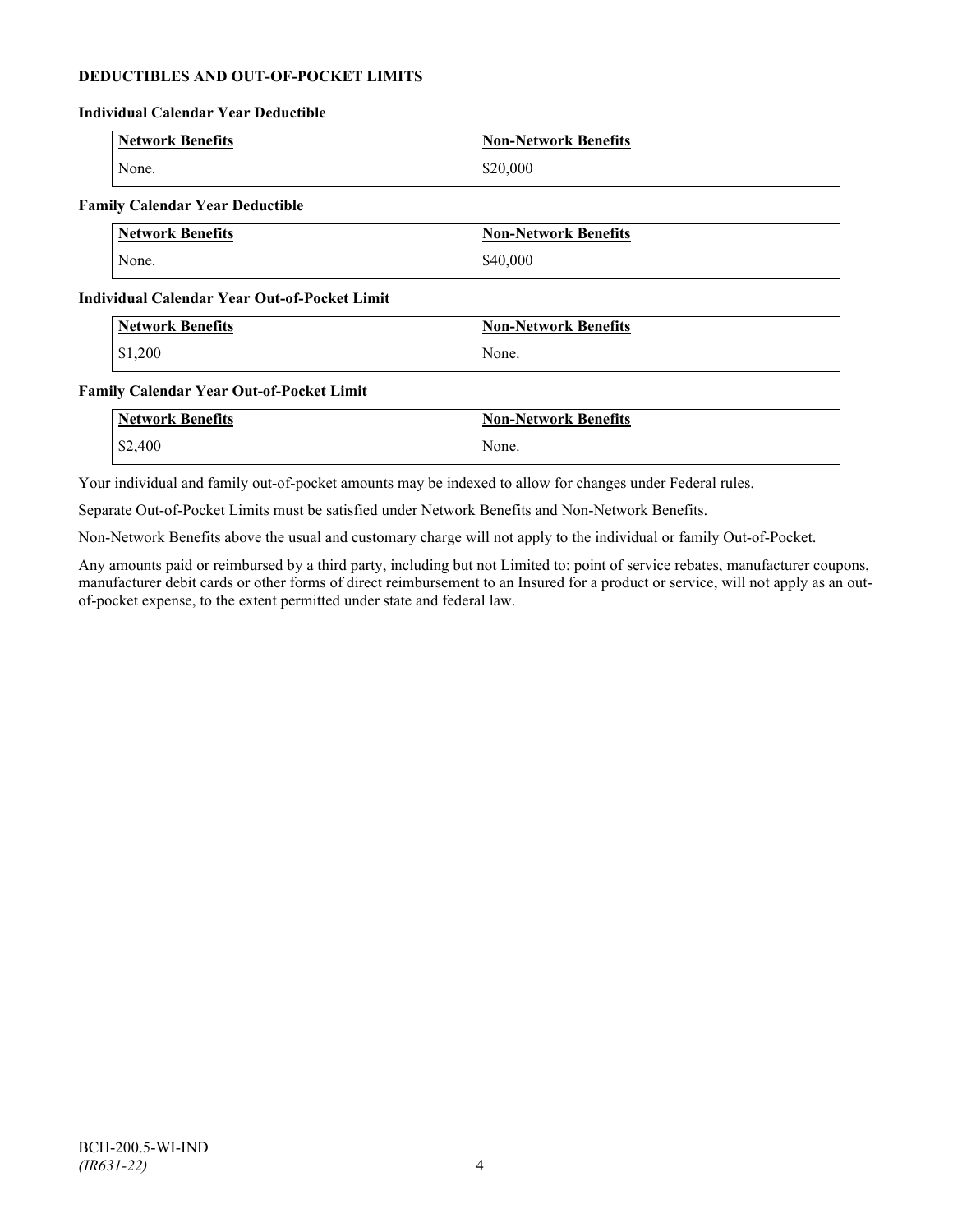# **AMBULANCE AND MEDICAL TRANSPORTATION**

# **Covered Services:**

We cover ambulance and medical transportation for medical emergencies.

We also cover medically necessary, non-emergency transportation if it meets our medical coverage criteria.

Covered services are based on established medical policies, which are subject to periodic review and modification by the medical directors. These medical policies (medical coverage criteria) and applicable prior authorization requirements are available by calling Member Services, or logging on to your "*my*HealthPartners" account a[t healthpartners.com.](http://www.healthpartners.com/)

| <b>Network Benefits</b>                                                    | <b>Non-Network Benefits</b> |
|----------------------------------------------------------------------------|-----------------------------|
| 100% of the charges incurred, subject to a<br>copayment of \$100 per trip. | See Network Benefits.       |

# **Not Covered:**

See "Services Not Covered" in your Policy.

# **AUTISM SERVICES**

### **Covered Services:**

We cover prior authorized evidence-based intensive-level and non-intensive-level treatment of autism spectrum disorders (autism disorder, Asperger's syndrome or pervasive development disorder not otherwise specified).

Covered services are based on established medical policies, which are subject to periodic review and modification by the medical directors. These medical policies (medical coverage criteria) are available by calling Member Services, or logging on to your "*my*HealthPartners" account at [healthpartners.com.](http://www.healthpartners.com/)

Your network provider will coordinate the prior authorization process for any autism treatment services. You may call Member Services at 952-883-5900 or toll-free at 888-360-0622 if you have any questions or concerns regarding the authorization process.

Please call Member Services at 952-883-5900 or toll-free at 888-360-0622 to request authorization for autism treatment services from a Non-Network provider.

**Intensive-level services for children diagnosed with autism spectrum disorders.** Intensive-level services must begin on or after 2 years of age and end before 9 years of age. Intensive-level services, on average, are services provided for more than 20 hours of treatment per week. (The average number of hours a week is calculated over a 6-month period.)

| <b>Network Benefits</b>                                                                                               | <b>Non-Network Benefits</b>                                              |
|-----------------------------------------------------------------------------------------------------------------------|--------------------------------------------------------------------------|
| 100% of the charges incurred, subject to a<br>copayment of \$5 per visit.<br>Limited to 240 visits per calendar year. | 50% of the charges incurred.<br>Limited to 240 visits per calendar year. |

The maximum number of visits is combined for Network Benefits and Non-Network Benefits. Visit limits are based on minimum coverage amount available at the time of publication. Additional visits may be available if required due to revised minimum coverage amounts issued by the Office of the Commissioner of Insurance. See our medical coverage criteria for current visit limits.

# **Intensive-Level Services Lifetime Maximum Benefit**

| <b>Network Benefits</b>                               | <b>Non-Network Benefits</b>                           |
|-------------------------------------------------------|-------------------------------------------------------|
| 4 years of cumulative services under this plan or any | 4 years of cumulative services under this plan or any |
| other plan.                                           | other plan.                                           |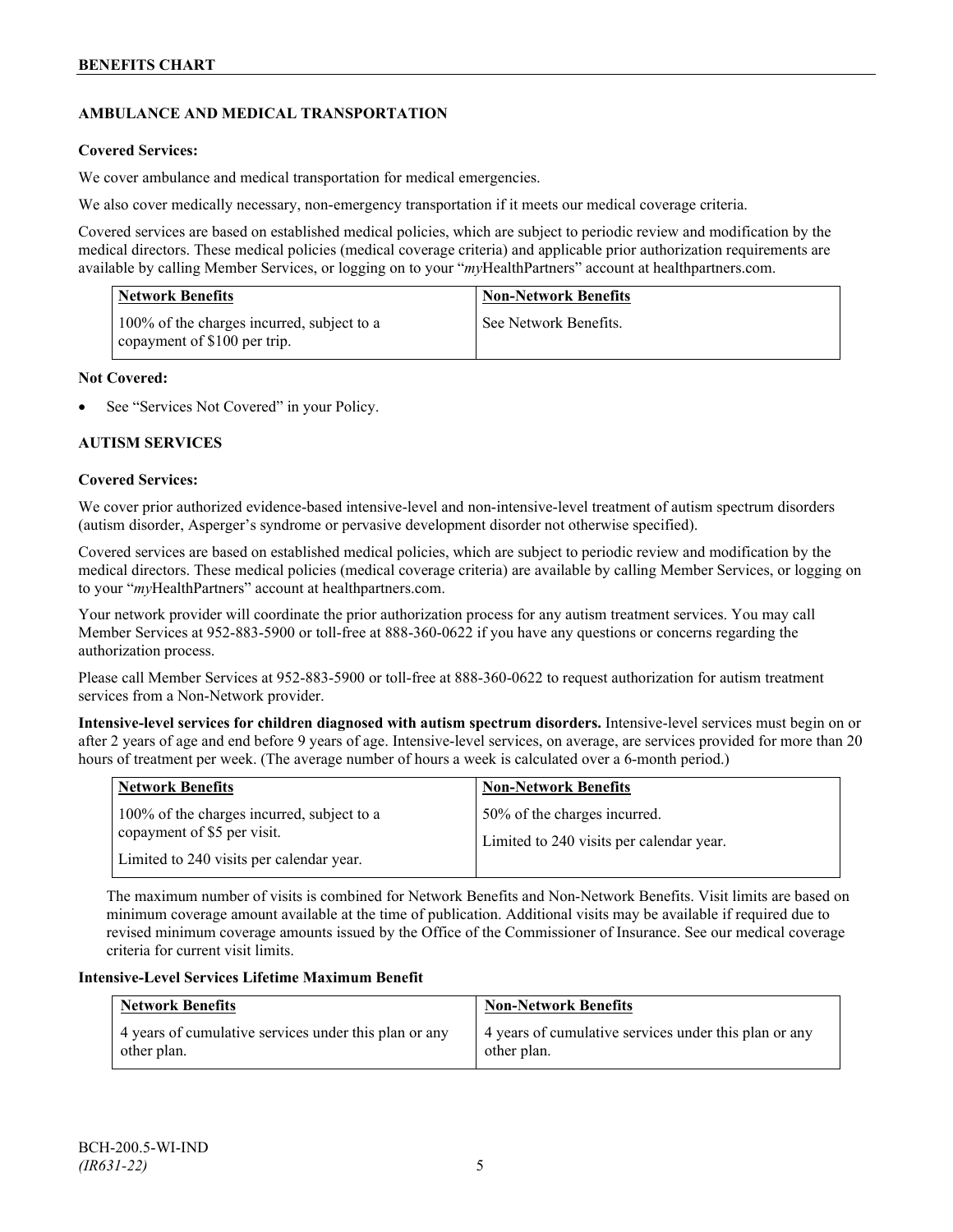# **Non-intensive-level services for Insureds diagnosed with autism spectrum disorders**

| <b>Network Benefits</b>                                                                                               | <b>Non-Network Benefits</b>                                              |
|-----------------------------------------------------------------------------------------------------------------------|--------------------------------------------------------------------------|
| 100% of the charges incurred, subject to a<br>copayment of \$5 per visit.<br>Limited to 120 visits per calendar year. | 50% of the charges incurred.<br>Limited to 120 visits per calendar year. |

The maximum number of visits is combined for Network Benefits and Non-Network Benefits. Visit limits are based on minimum coverage amount available at the time of publication. Additional visits may be available if required due to revised minimum coverage amounts issued by the Office of the Commissioner of Insurance. See our medical coverage criteria for current visit limits.

# **Not Covered:**

See "Services Not Covered" in your Policy.

# **BEHAVIORAL HEALTH SERVICES**

# **Covered Services:**

Covered services are based on established medical policies, which are subject to periodic review and modification by the medical directors. These medical policies (medical coverage criteria) are available by calling Member Services, or logging on to your "*my*HealthPartners" account at [healthpartners.com.](http://www.healthpartners.com/)

**Transitional treatment services.** These are services for the treatment of nervous or mental disorders, and substance use disorders which are provided to an Insured in a less restrictive manner than are inpatient hospital services but in a more intensive manner than are outpatient services. Transitional treatment services are services offered by a provider, and certified by the Wisconsin Department of Health Services for each of the following (except the last bulleted item):

- Mental health services for covered adults in a day treatment program.
- Mental health services for covered children in a day hospital treatment program.
- Services for persons with chronic mental illness provided through a community support program.
- Residential treatment programs for dependent covered persons with substance use disorder.
- Substance use disorder services in a day treatment program.
- Services for persons who are experiencing a mental health crisis or who are in a situation likely to turn into a mental health crisis if support is not provided.
- Intensive outpatient programs for the treatment of psychoactive substance use disorders provided in accordance with the patient placement criteria of the American Society of Addiction Medicine.

# **Mental health services**

We cover services for mental health diagnoses as described in the Diagnostic and Statistical Manual of Mental Disorders – Fifth Edition (DSM 5) (most recent edition).

We provide coverage for mental health treatment ordered by a Wisconsin court under a valid court order that is issued on the basis of a behavioral care evaluation performed by a licensed psychiatrist or doctoral level licensed psychologist, which includes a diagnosis and an individual treatment plan for care in the most appropriate, least restrictive environment. We must be given a copy of the court order and the behavioral care evaluation, and the service must be a covered benefit under your Policy, and the service must be provided by a network provider, or other provider as required by law.

**Outpatient services:** We cover medically necessary outpatient professional mental health services for evaluation, crisis intervention, and treatment of mental health disorders.

A comprehensive diagnostic assessment will be used as the basis for a determination by a mental health professional, concerning the appropriate treatment and the extent of services required.

Outpatient services we cover for a diagnosed mental health condition include the following:

- Individual, group, family and multi-family therapy;
- Medication management provided by a physician, certified nurse practitioner, or physician's assistant;
- Psychological testing services for the purposes of determining the differential diagnoses and treatment planning for patients currently receiving behavioral health services;

BCH-200.5-WI-IND *(IR631-22)* 6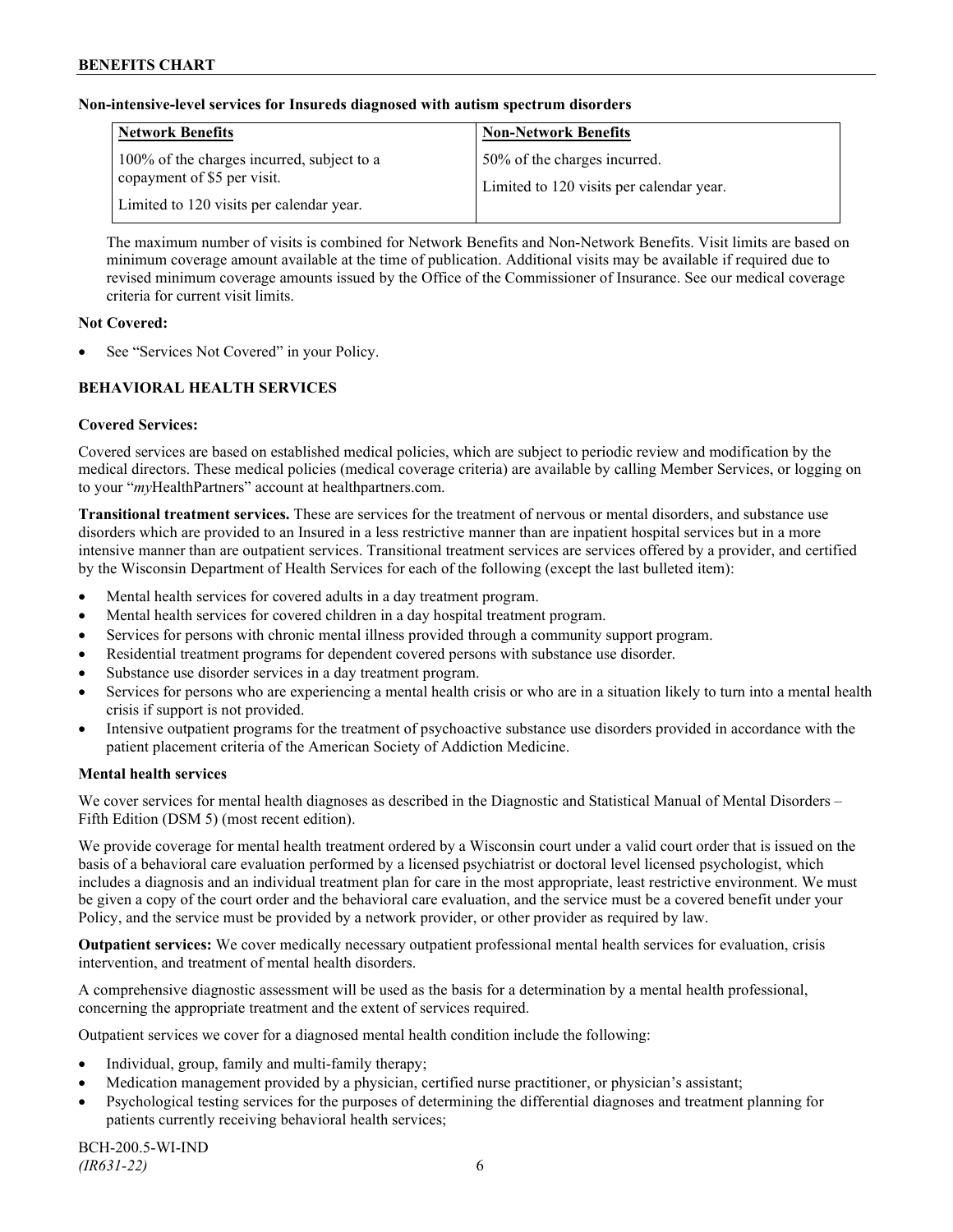- Partial hospitalization services in a licensed hospital or community mental health center;
- Psychotherapy and nursing services provided in the home if authorized by us; and
- Treatment for gender dysphoria.

| <b>Network Benefits</b>                                                                                                               | <b>Non-Network Benefits</b>  |
|---------------------------------------------------------------------------------------------------------------------------------------|------------------------------|
| 100% of the charges incurred, subject to a<br>copayment of \$5 per visit.                                                             | 50% of the charges incurred. |
| For family therapy, only one copayment will be<br>charged, regardless of the number of Insureds primarily<br>involved in the therapy. |                              |

# **Group therapy**

| <b>Network Benefits</b>                                                   | <b>Non-Network Benefits</b>  |
|---------------------------------------------------------------------------|------------------------------|
| 100% of the charges incurred, subject to a<br>copayment of \$5 per visit. | 50% of the charges incurred. |

# **Inpatient services, including mental health residential treatment services:** We cover the following:

- Medically necessary inpatient services in a hospital or licensed residential treatment facility and professional services for treatment of mental health disorders. Medical stabilization is covered under inpatient hospital services in the "Hospital and Skilled Nursing Facility Services" section.
- Medically necessary mental health residential treatment service. This care must be authorized by us and provided by a hospital or residential behavioral health treatment facility licensed by the local state or Department of Health and Human Services. Services not covered under this benefit include halfway houses, group homes, extended care facilities, shelter services, correctional services, detention services, group residential services, foster care services and wilderness programs.

| Network Benefits                                                                                                                                                                  | <b>Non-Network Benefits</b>  |
|-----------------------------------------------------------------------------------------------------------------------------------------------------------------------------------|------------------------------|
| 100% of the charges incurred, subject to a copayment<br>of \$400 per day for the first three days of admission.<br>Then services will be paid at 100% of the charges<br>incurred. | 50% of the charges incurred. |

**Transitional treatment services:** We cover transitional treatment services described above for treatment of mental and nervous disorders**.**

| <b>Network Benefits</b>                                                   | <b>Non-Network Benefits</b>  |
|---------------------------------------------------------------------------|------------------------------|
| 100% of the charges incurred, subject to a<br>copayment of \$5 per visit. | 50% of the charges incurred. |

# **Substance use disorder (SUD) treatment services**

We cover medically necessary services for assessments by a licensed alcohol and drug counselor and treatment of substance use disorders as defined in the latest edition of the DSM 5.

**Outpatient services:** We cover medically necessary outpatient professional services for diagnosis and treatment of substance use disorders. Substance use disorder treatment services must be provided by a program licensed by the local Department of Health Services.

Outpatient services we cover for a diagnosed substance use disorder include the following:

- Individual, group, family, and multi-family therapy provided in an office setting; and
- Opiate replacement therapy including methadone and buprenorphine treatment.

| <b>Network Benefits</b>                                                   | <b>Non-Network Benefits</b>  |
|---------------------------------------------------------------------------|------------------------------|
| 100% of the charges incurred, subject to a<br>copayment of \$5 per visit. | 50% of the charges incurred. |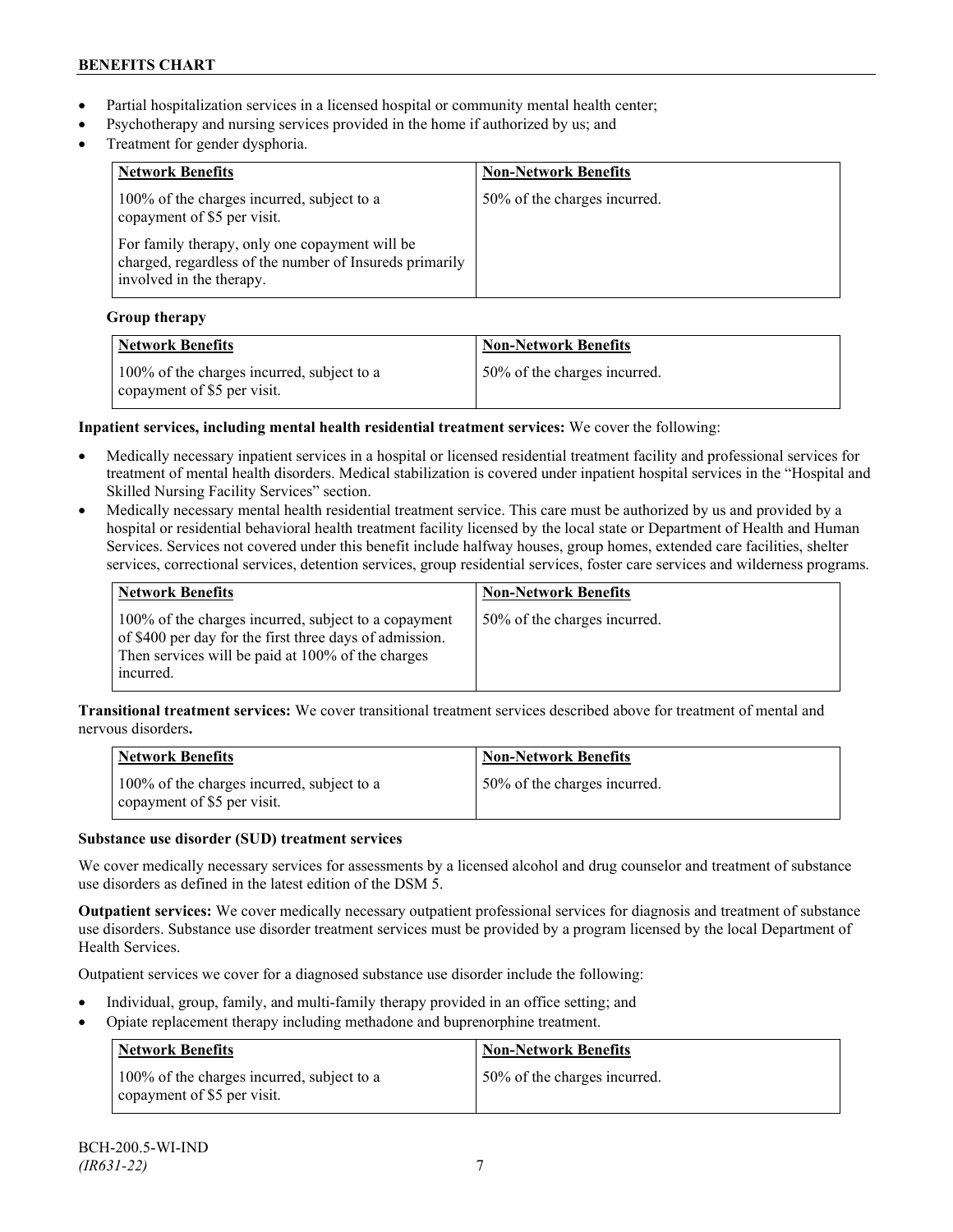**Inpatient services:** We cover the following:

- Medically necessary inpatient services in a hospital or a licensed residential primary treatment center.
- Services provided in a hospital that is licensed by the local state and accredited by Medicare; and
- Detoxification services in a hospital or community detoxification facility if it is licensed by the local Department of Health Services.

| Network Benefits                                                                                                                                                                                             | <b>Non-Network Benefits</b> |
|--------------------------------------------------------------------------------------------------------------------------------------------------------------------------------------------------------------|-----------------------------|
| 100% of the charges incurred, subject to a copayment of 150% of the charges incurred.<br>\$400 per day for the first three days of admission. Then<br>services will be paid at 100% of the charges incurred. |                             |

**Transitional treatment services:** We cover transitional treatment services described above for treatment of substance use disorder.

| <b>Network Benefits</b>                                                   | <b>Non-Network Benefits</b>  |
|---------------------------------------------------------------------------|------------------------------|
| 100% of the charges incurred, subject to a<br>copayment of \$5 per visit. | 50% of the charges incurred. |

**Out of area services for Wisconsin students:** If a dependent child is a student located in a school in Wisconsin, but outside of our service area, we cover mental health and substance use disorder services as required under Wisconsin Statute 609.655.

- The student may have a clinical assessment from a local, non-network mental health or substance use disorder treatment provider at the network benefit level when prior authorized by us.
- If outpatient services are recommended in the clinical assessment, five outpatient visits from a non-network provider will be covered at the network benefit level.
- Our Medical Director will determine the need for continuing treatment by the non-network provider; additional visits may be approved.
- Coverage for the outpatient services will not be provided if the recommended treatment would keep the student from attending school on a regular basis or if the student is no longer attending the school full-time.

This benefit is subject to the limitations shown in this "Behavioral Health Services" section.

| <b>Network Benefits</b>                                                   | <b>Non-Network Benefits</b>  |
|---------------------------------------------------------------------------|------------------------------|
| 100% of the charges incurred, subject to a<br>copayment of \$5 per visit. | 50% of the charges incurred. |

A dependent child enrolled in a school outside of Wisconsin in not eligible for the benefit.

# **Not Covered:**

See "Services Not Covered" in your Policy.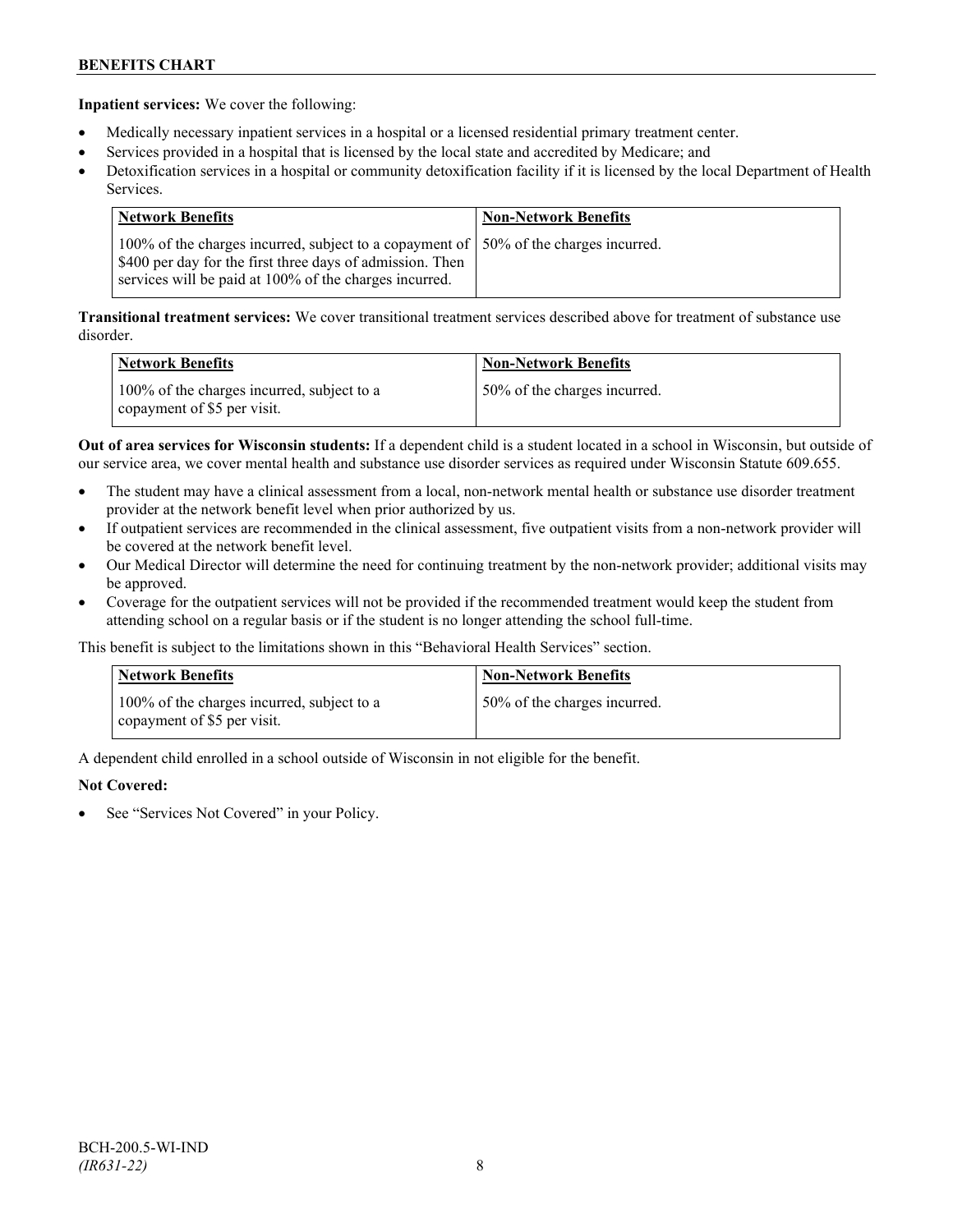# **CHIROPRACTIC SERVICES**

# **Covered Services:**

We cover chiropractic services for rehabilitative care. Chiropractic services are adjustments to any abnormal articulations of the human body, especially those of the spinal column, for the purpose of giving freedom of action to impinged nerves that may cause pain or deranged function.

Massage therapy which is performed in conjunction with other treatment/modalities by a chiropractor, is part of a prescribed treatment plan and is not billed separately is covered.

| Network Benefits                                                           | <b>Non-Network Benefits</b>  |
|----------------------------------------------------------------------------|------------------------------|
| 100% of the charges incurred, subject to a<br>copayment of \$10 per visit. | 50% of the charges incurred. |

# **Not Covered:**

- Massage therapy for the purpose of comfort or convenience of the Insured.
- See "Services Not Covered" in your Policy.

# **CLINICAL TRIALS**

### **Covered Services:**

We cover certain routine services if you participate in a Phase I, Phase II, Phase III or Phase IV approved clinical trial that is conducted in relation to the prevention, detection, or treatment of cancer or other life-threatening disease or condition as defined in the Affordable Care Act. Approved clinical trials include (1) federally funded trials when the study or investigation is approved or funded by any of the federal agencies defined in the Public Health Services Act, section 2709 (d) (1) (A); (2) the study or investigation is conducted under an investigational new drug application reviewed by the Food and Drug Administration; and (3) the study or investigation is a drug trial that is exempt from having such an investigational new drug application. We cover routine patient costs for services that would be eligible under the Policy and this Benefits Chart if the service were provided outside of a clinical trial.

| <b>Network Benefits</b>                               | <b>Non-Network Benefits</b>                           |
|-------------------------------------------------------|-------------------------------------------------------|
| Coverage level is same as corresponding Network       | Coverage level is same as corresponding Non-Network   |
| Benefits, depending on type of service provided, such | Benefits, depending on type of service provided, such |
| as Office Visits for Illness or Injury, Inpatient or  | as Office Visits for Illness or Injury, Inpatient or  |
| Outpatient Hospital Services.                         | Outpatient Hospital Services.                         |

# **Not Covered:**

- The investigative or experimental item, device or service itself.
- Items or services that are provided solely to satisfy data collection and analysis needs and that are not used in the direct clinical management of the patient.
- A service that is clearly inconsistent with widely accepted and established standards of care for a particular diagnosis.
- See "Services Not Covered" in your Policy.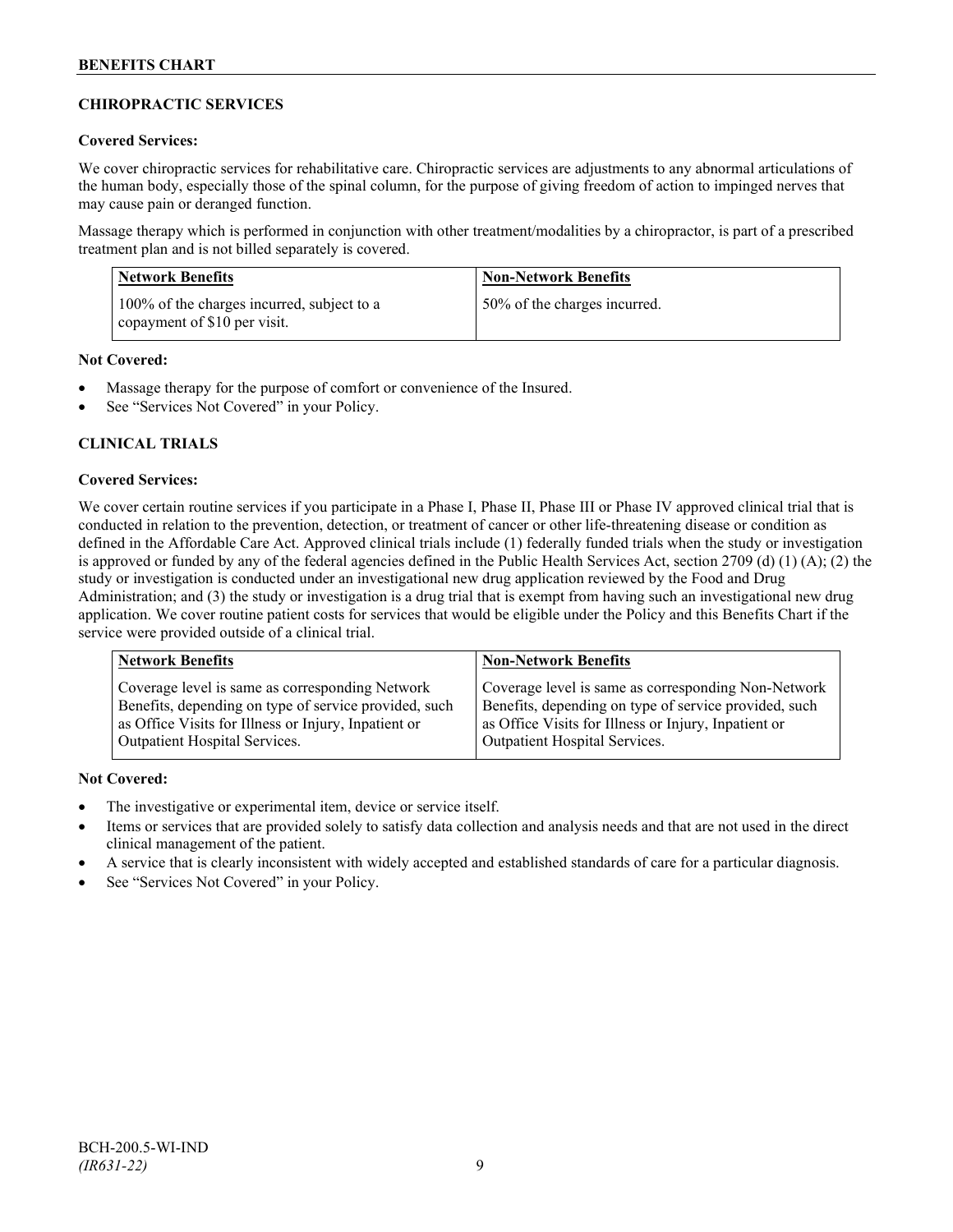# **DENTAL SERVICES**

# **Covered Services:**

We cover services as described below.

**Accidental dental services:** We cover services dentally necessary to treat and restore damage done to sound, natural, unrestored teeth as a result of an accidental injury. Coverage is for damage caused by external trauma to face and mouth only, not for cracked or broken teeth, which result from biting or chewing. We cover restorations, root canals, crowns and replacement of teeth lost that are directly related to the accident in which the Insured was involved. We cover initial exams, xrays and palliative treatment including extractions, and other oral surgical procedures directly related to the accident. Subsequent treatment must be initiated within the specified time-frame and must be directly related to the accident. We do not cover restoration and replacement of teeth that are not "sound and natural" at the time of the accident.

Subsequent treatment must be initiated within the specified time-frame and must be directly related to the accident. We do not cover restoration and replacement of teeth that are not "sound and natural" at the time of the accident.

Full mouth rehabilitation to correct occlusion (bite) and malocclusion (misaligned teeth not due to the accident) are not covered.

When an implant-supported dental prosthetic treatment is pursued, benefits are Limited to the amount that would be paid toward the placement of a removable dental prosthetic appliance that could be used in the absence of implant treatment.

| <b>Network Benefits</b>      | <b>Non-Network Benefits</b> |
|------------------------------|-----------------------------|
| 95% of the charges incurred. | No coverage.                |

For all accidental dental services, treatment and/or restoration must be initiated within six months of the date of the injury. Coverage is Limited to the initial course of treatment and/or initial restoration. Services must be provided within twentyfour months of the date of injury to be covered.

### **Medical referral dental services**

**Medically necessary outpatient dental services:** We cover medically necessary outpatient dental services. Coverage is Limited to dental services required for treatment of an underlying medical condition, e.g., removal of teeth to complete radiation treatment for cancer of the jaw, cysts and lesions.

| Network Benefits                                                           | <b>Non-Network Benefits</b>  |
|----------------------------------------------------------------------------|------------------------------|
| 100% of the charges incurred, subject to a<br>copayment of \$10 per visit. | 50% of the charges incurred. |

**Medically necessary hospitalization and anesthesia for dental care:** We cover medically necessary hospitalization and anesthesia for dental care. This is Limited to charges incurred by an Insured who: (1) is a child under age 5; (2) is severely disabled; (3) has a medical condition, and requires hospitalization or general anesthesia for dental care treatment; or (4) is a child between ages 5 and 12 and care in dental offices has been attempted unsuccessfully and usual methods of behavior modification have not been successful, or when extensive amounts of restorative care, exceeding 4 appointments, are required.

Coverage is Limited to facility and anesthesia charges. Oral surgeon/dentist professional fees are not covered. The following are examples, though not all-inclusive, of medical conditions which may require hospitalization for dental services: severe asthma, severe airway obstruction or hemophilia. Hospitalization required due to the behavior of the Insured or due to the extent of the dental procedure is not covered.

| Network Benefits                                                                                                                                                                                              | <b>Non-Network Benefits</b> |
|---------------------------------------------------------------------------------------------------------------------------------------------------------------------------------------------------------------|-----------------------------|
| 100% of the charges incurred, subject to a copayment of   50% of the charges incurred.<br>\$400 per day for the first three days of admission. Then<br>services will be paid at 100% of the charges incurred. |                             |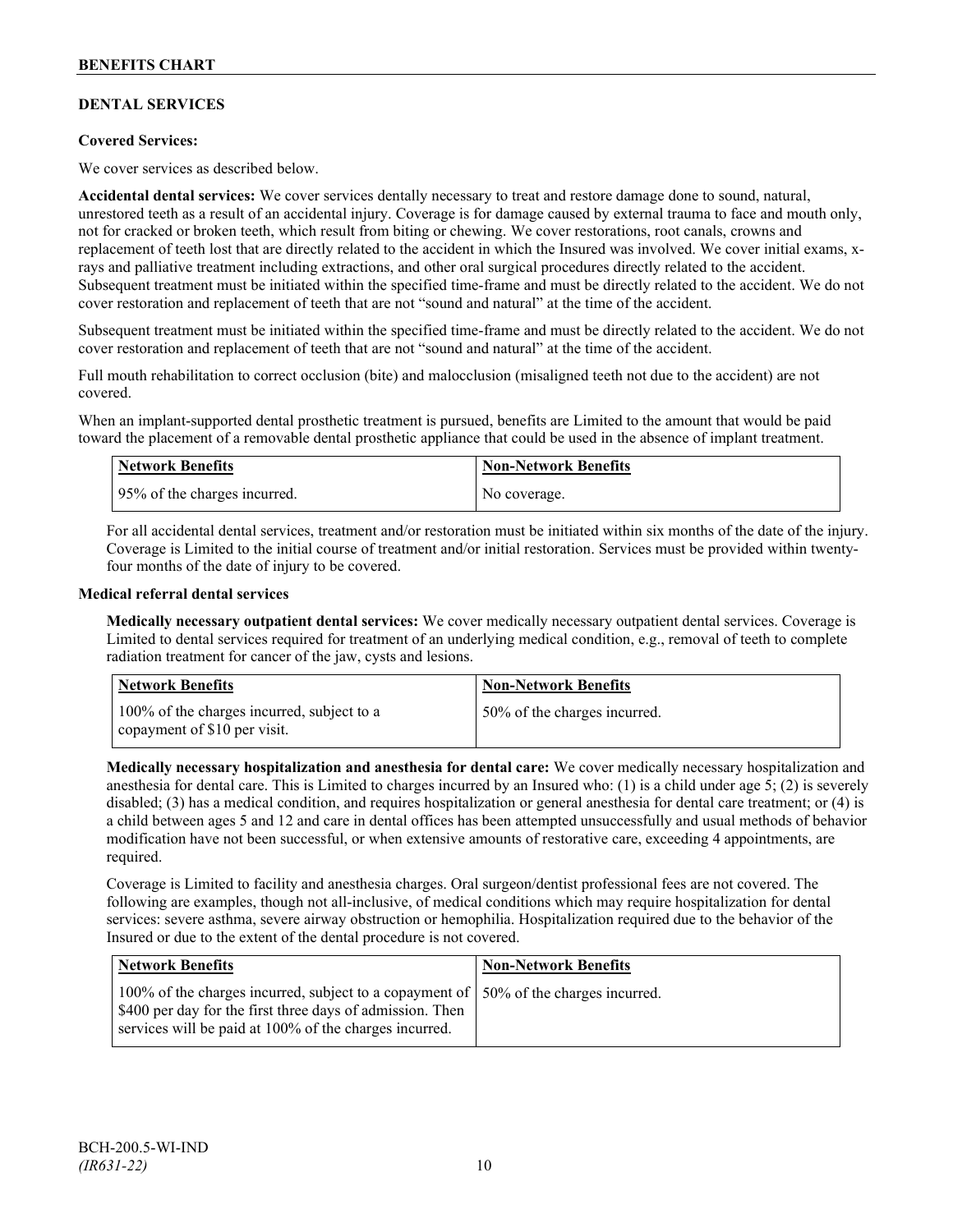**Medical complications of dental care:** We cover medical complications of dental care. Treatment must be medically necessary care and related to medical complications of non-covered dental care, including complications of the head, neck, or substructures.

| Network Benefits                                                             | <b>Non-Network Benefits</b>  |
|------------------------------------------------------------------------------|------------------------------|
| 100% of the charges incurred, subject to a<br>I copayment of \$10 per visit. | 50% of the charges incurred. |

**Oral surgery:** We cover oral surgery. Coverage is Limited to treatment of medical conditions requiring oral surgery, such as treatment of oral neoplasm, non-dental cysts, fracture of the jaw, trauma of the mouth and jaw, and any other oral surgery procedures provided as medically necessary dental services.

| Network Benefits                                                           | <b>Non-Network Benefits</b>   |
|----------------------------------------------------------------------------|-------------------------------|
| 100% of the charges incurred, subject to a<br>copayment of \$10 per visit. | 150% of the charges incurred. |

**Treatment of cleft lip and cleft palate:** We cover treatment of cleft lip and cleft palate of a dependent child, including orthodontic treatment and oral surgery directly related to the cleft. Dental services which are not required for the treatment of cleft lip or cleft palate are not covered. If a dependent child covered under your Policy is also covered under a dental plan which includes orthodontic services, that dental plan shall be considered primary for the necessary orthodontic services. Oral appliances are subject to the same copayment, conditions and limitations as durable medical equipment.

| <b>Network Benefits</b>                               | <b>Non-Network Benefits</b>                           |
|-------------------------------------------------------|-------------------------------------------------------|
| Coverage level is same as corresponding Network       | Coverage level is same as corresponding Non-Network   |
| Benefits, depending on type of service provided, such | Benefits, depending on type of service provided, such |
| as Office Visits for Illness or Injury, Inpatient or  | as Office Visits for Illness or Injury, Inpatient or  |
| Outpatient Hospital Services.                         | Outpatient Hospital Services.                         |

**Treatment of temporomandibular disorder (TMD) and craniomandibular disorder (CMD):** We cover diagnostic procedures, surgical treatment and non-surgical treatment (including intraoral splint therapy devices) for temporomandibular disorder (TMD) and craniomandibular disorder (CMD), which is medically necessary care. Dental services which are not required to directly treat TMD or CMD are not covered.

| <b>Network Benefits</b>                                                    | <b>Non-Network Benefits</b>  |
|----------------------------------------------------------------------------|------------------------------|
| 100% of the charges incurred, subject to a<br>copayment of \$10 per visit. | 50% of the charges incurred. |

**Not Covered:**

- Dental treatment, procedures or services not listed in this Benefits Chart.
- Accident-related dental services if treatment is: (1) provided to teeth which are not sound and natural; (2) to teeth which have been restored; (3) initiated beyond six months from the date of the injury; (4) received beyond the initial treatment or restoration; or (5) received beyond twenty-four months from the date of injury.
- Accident-related dental services by a Non-Network provider.
- Oral surgery to remove wisdom teeth.
- Orthognathic treatment or procedures and all related services.
- See "Services Not Covered" in your Policy.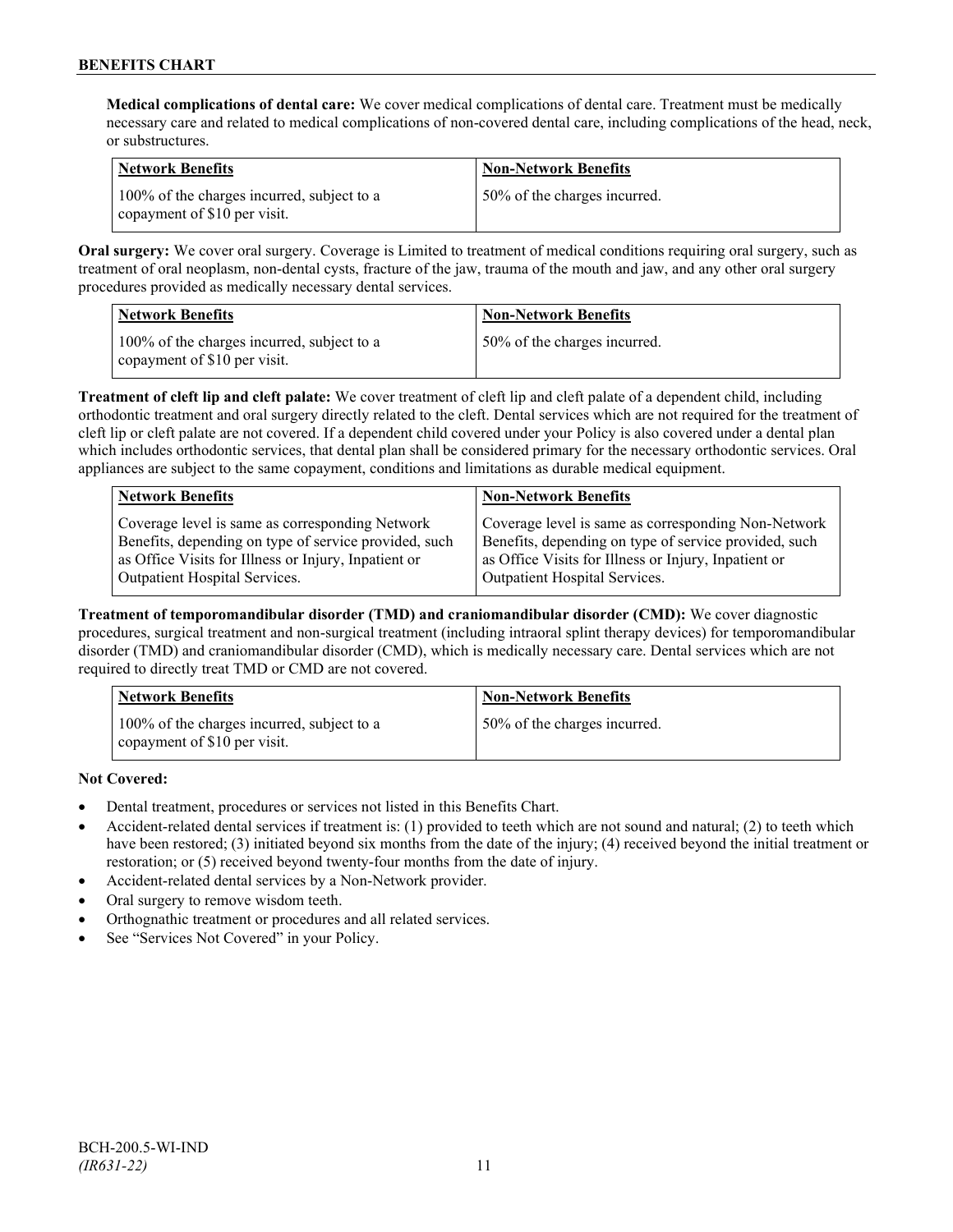# **DIABETIC EQUIPMENT AND SUPPLIES**

### **Covered Services:**

We cover physician prescribed medically appropriate and necessary drugs and supplies used in the management and treatment of diabetes for members with gestational, Type I or Type II diabetes including durable diabetic equipment and disposable supplies, as described below.

Certain items are only covered if your condition meets our coverage criteria and obtained through an authorized vendor. For more information on what we cover and any prior authorization requirements, call Member Services or log on to your "*my*HealthPartners" account at [healthpartners.com.](http://www.healthpartners.com/)

Insulin and medications for diabetes are covered as outpatient drugs under the "Prescription Drug Services" section.

**Pumps and pump supplies.** These include diabetic insulin pumps, diabetic infusion pumps and infusion pump supplies such as infusion sets, tubing, connectors and syringe reservoirs.

| <b>Network Benefits</b>      | <b>Non-Network Benefits</b>  |
|------------------------------|------------------------------|
| 95% of the charges incurred. | 50% of the charges incurred. |

# **All other durable equipment and diabetic supplies**

Durable Diabetic Equipment and Supplies. These include continuous glucose monitoring system (CGMS), transmitter, sensors and receivers, diabetic blood glucose monitors and control/calibrating solutions (for checking accuracy or testing equipment and test strips).

Disposable Diabetic Supplies. These are one-time use supplies, including syringes, lancets, lancet devices, blood and urine ketone test strips, and needles.

Certain diabetic supplies and equipment must be purchased at a pharmacy.

| <b>Network Benefits</b>       | <b>Non-Network Benefits</b>   |
|-------------------------------|-------------------------------|
| 195% of the charges incurred. | 150% of the charges incurred. |

# **Limitations:**

- No more than a 90-day supply of diabetic supplies are covered and dispensed at a time.
- We require that certain diabetic supplies and equipment be purchased at a pharmacy.
- Diabetic supplies and equipment are limited to certain models and brands.
- Durable medical equipment and supplies must be obtained from or repaired by approved vendors.
- Covered services and supplies are based on established medical policies, which are subject to periodic review and modification by the medical or dental directors. Our medical policy for diabetic supplies includes information on our required models and brands. These medical policies (medical coverage criteria) are available by calling Member Services, or logging on to your "*my*HealthPartners" account at healthpartners.com.

#### **Not Covered:**

- Replacement or repair of any covered items, if the items are (i) damaged or destroyed by misuse, abuse or carelessness, (ii) lost; or (iii) stolen.
- Duplicate or similar items.
- Labor and related charges for repair of any covered items which are more than the cost of replacement by an approved vendor.
- Batteries for monitors and equipment.
- Sales tax, mailing, delivery charges, service call charges.
- See "Services Not Covered" in your Policy.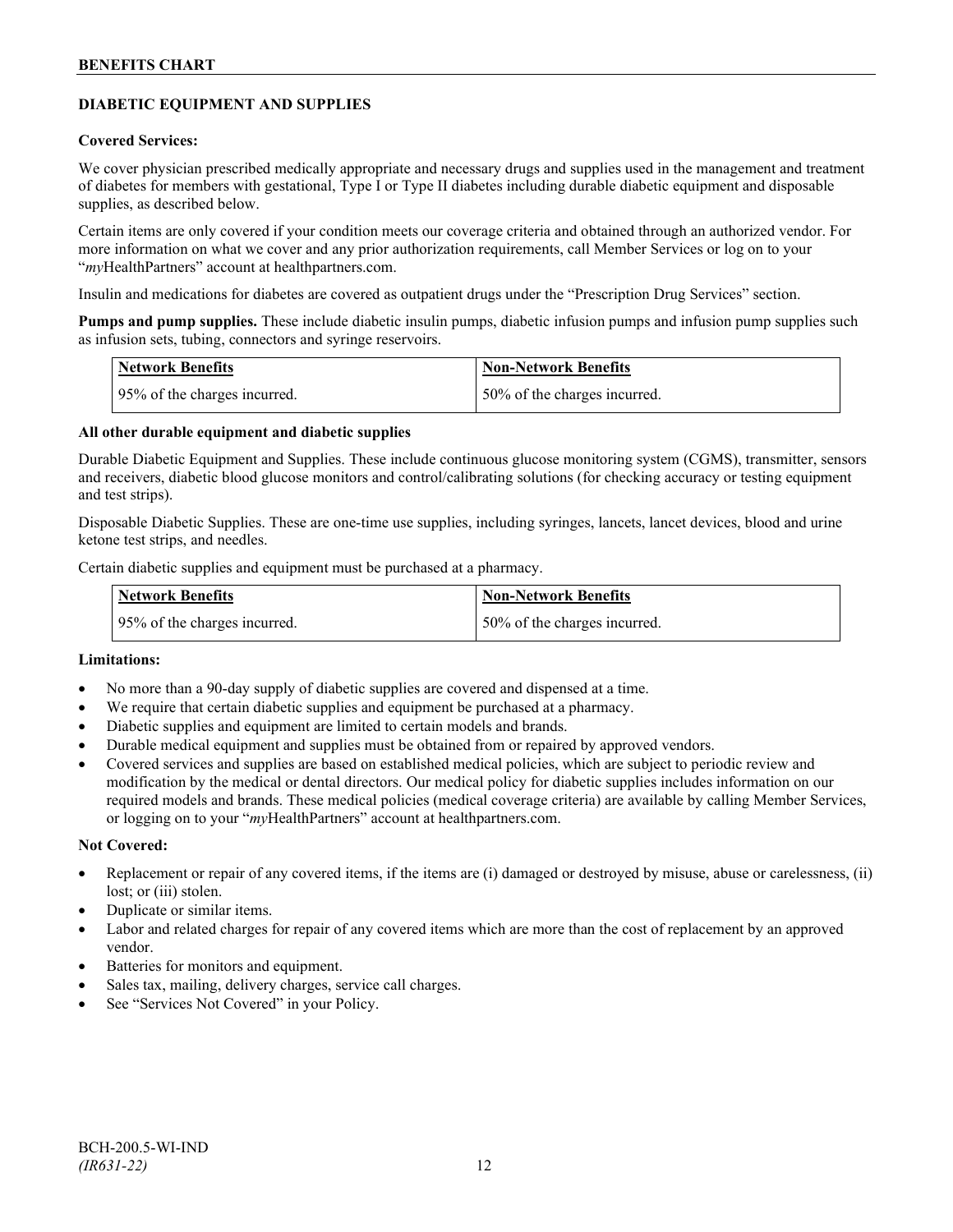# **DIAGNOSTIC IMAGING SERVICES**

# **Covered Services:**

We cover diagnostic imaging, when ordered by a provider and provided in a clinic or outpatient hospital facility.

We cover services provided in a clinic or outpatient hospital facility. To see the benefit level for inpatient hospital or skilled nursing facility services, see benefits under Inpatient Hospital and Skilled Nursing Facility Services.

# **Outpatient magnetic resonance imaging (MRI) and computed tomography (CT)**

| Network Benefits             | <b>Non-Network Benefits</b>  |
|------------------------------|------------------------------|
| 95% of the charges incurred. | 50% of the charges incurred. |

### **All other outpatient diagnostic imaging services**

#### **Services for illness or injury**

| <b>Network Benefits</b>                                                    | <b>Non-Network Benefits</b>  |
|----------------------------------------------------------------------------|------------------------------|
| 100% of the charges incurred, subject to a<br>copayment of \$10 per visit. | 50% of the charges incurred. |

### **Preventive services (MRI/CT procedures are not considered preventive)**

Diagnostic imaging services associated with preventive services are covered at the benefit level shown in the "Preventive Services" section of this Benefits Chart.

#### **Not Covered:**

See "Services Not Covered" in your Policy.

# **DURABLE MEDICAL EQUIPMENT, PROSTHETICS, ORTHOTICS AND SUPPLIES**

#### **Covered Services:**

We cover equipment and services, as described below.

We cover durable medical equipment and services, prosthetics, orthotics, and supplies, subject to the limitations below, including certain disposable supplies, and enteral feedings.

We cover external hearing aids, cochlear implants, and related treatment prescribed by a physician or by a licensed audiologist for Insureds under 18 years of age who have hearing loss.

We also cover basic hearing aids for Insureds age 18 or older for the correction of a hearing impairment.

Osseointegrated or bone-anchored hearing aids are only covered for Insureds who have hearing loss that is not correctable by any other procedure.

Hearing aids are Limited to one basic, standard hearing aid for each ear every three years.

A basic hearing aid is defined as a hearing device that consists of a microphone, amplifier, volume control, battery and receiver. It does not include upgrades above and beyond the functionality of a basic hearing aid, including, but not Limited to, hearing improvements for group settings, background noise, Bluetooth/remote control functionality, or extended warranties. Charges for upgrades above the cost of a basic, standard hearing aid are not covered.

Diabetic equipment and supplies are covered under the "Diabetic Equipment and Supplies" section.

| <b>Network Benefits</b>      | <b>Non-Network Benefits</b>  |
|------------------------------|------------------------------|
| 95% of the charges incurred. | 50% of the charges incurred. |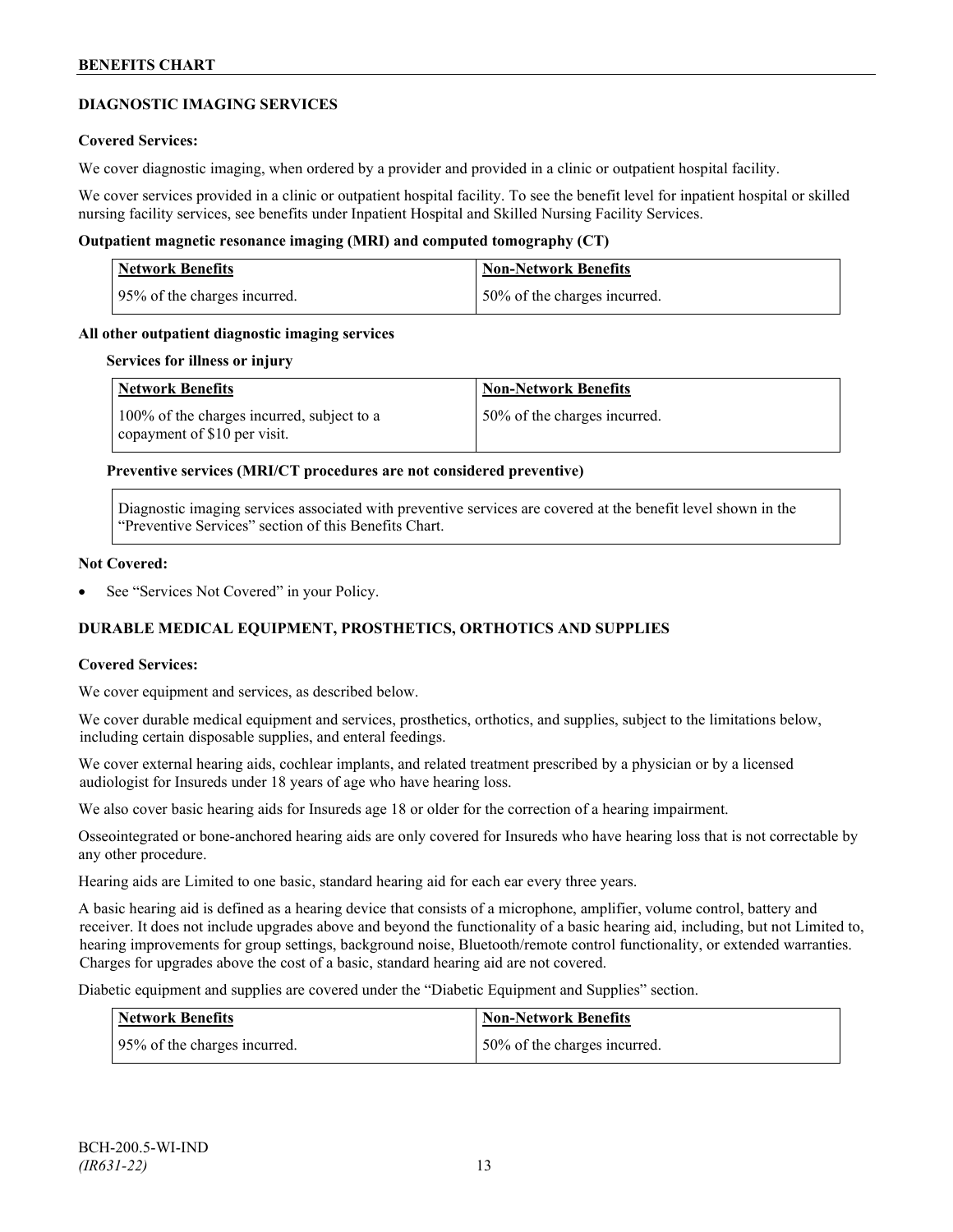# **Special dietary treatment for phenylketonuria (PKU) if it meets our medical coverage criteria**

| <b>Network Benefits</b>      | Non-Network Benefits         |
|------------------------------|------------------------------|
| 95% of the charges incurred. | 50% of the charges incurred. |

# **Oral amino acid based elemental formula if it meets our medical coverage criteria**

| <b>Network Benefits</b>      | <b>Non-Network Benefits</b>  |
|------------------------------|------------------------------|
| 95% of the charges incurred. | 50% of the charges incurred. |

# **Limitations:**

Coverage of durable medical equipment is Limited by the following.

- Payment will not exceed the cost of an alternate piece of equipment or service that is effective and medically necessary.
- For prosthetic benefits, other than oral appliances for cleft lip and cleft palate, payment will not exceed the cost of an alternate piece of equipment or service that is effective, medically necessary and enables Insureds to conduct standard activities of daily living.
- We reserve the right to determine if an item will be approved for rental vs. purchase.
- We require that certain diabetic supplies and equipment be purchased at a pharmacy.
- Covered services and supplies are based on established medical policies which are subject to periodic review and modification by the medical directors. Our medical policy for diabetic supplies includes information on our required models and brands. These medical policies (medical coverage criteria) are available by calling Member Services, or logging on to your "*my*HealthPartners" account at [healthpartners.com.](http://www.healthpartners.com/)

# **Not Covered:**

Items which are not eligible for coverage include, but are not Limited to:

- Replacement or repair of any covered items, if the items are (i) damaged or destroyed by misuse, abuse or carelessness, (ii) lost; or *(iii)* stolen.
- Duplicate or similar items.
- Labor and related charges for repair of any covered items which are more than the cost of replacement by an approved vendor.
- Sales tax, mailing, delivery charges, service call charges.
- Items which are primarily educational in nature or for hygiene, vocation, comfort, convenience or recreation.
- Communication aids or devices: equipment to create, replace or augment communication abilities including, but not Limited to, speech processors, receivers, communication boards, or computer or electronic assisted communication.
- Implantable and osseointegrated or bone-anchored hearing aids and their fitting, except as specifically described in this Benefits Chart. This exclusion does not apply to cochlear implants.
- Eyeglasses, contact lenses and their fitting, measurement and adjustment, except as specifically described in this Benefits Chart.
- Hair prostheses (wigs).
- Household equipment which primarily has customary uses other than medical, such as, but not Limited to, exercise cycles, air purifiers, central or unit air conditioners, water purifiers, non-allergenic pillows, mattresses or waterbeds.
- Household fixtures including, but not Limited to, escalators or elevators, ramps, swimming pools and saunas.
- Modifications to the structure of the home including, but not Limited to, wiring, plumbing or charges for installation of equipment.
- Vehicle, car or van modifications including, but not Limited to, hand brakes, hydraulic lifts and car carrier.
- Rental equipment while owned equipment is being repaired by non-contracted vendors, beyond one month rental of medically necessary equipment.
- Other equipment and supplies, including, but not Limited to assistive devices, that we determine are not eligible for coverage.
- See "Services Not Covered" in your Policy.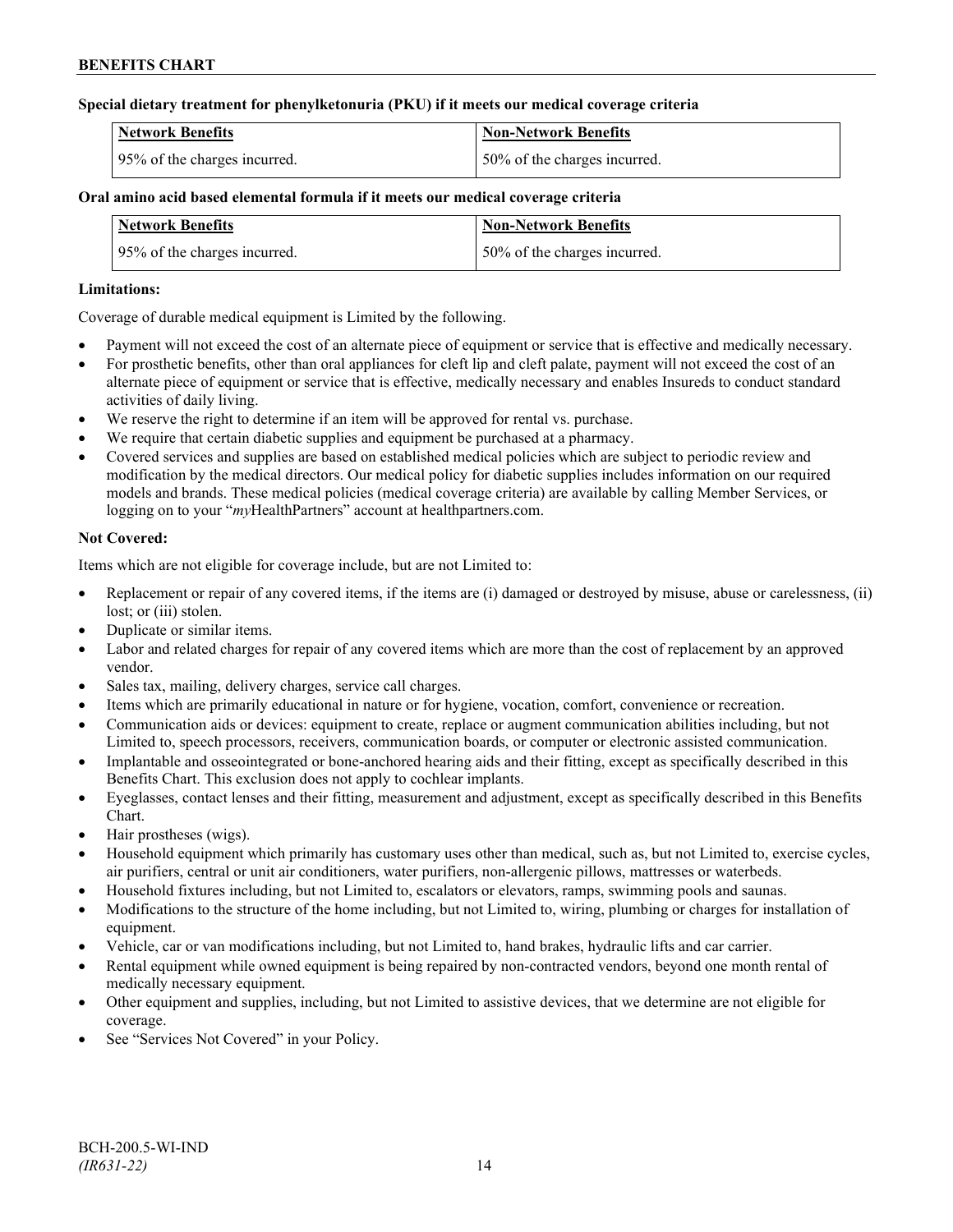# **EMERGENCY AND URGENTLY NEEDED CARE SERVICES**

### **Covered Services:**

We cover services for emergency care and urgently needed care if the services are otherwise eligible for coverage under your Policy.

**Urgently needed care.** These are services to treat an unforeseen illness or injury that:

- are required in order to prevent a serious deterioration in your health, and
- cannot be delayed until the next available clinic or office hours.

| <b>Network Benefits</b>                                                    | <b>Non-Network Benefits</b>  |
|----------------------------------------------------------------------------|------------------------------|
| 100% of the charges incurred, subject to a<br>copayment of \$10 per visit. | 50% of the charges incurred. |

**Emergency care.** These are services to treat:

- the sudden, unexpected onset of illness or injury which, if left untreated or unattended until the next available clinic or office hours, would result in hospitalization, or
- a condition requiring professional health services immediately necessary to preserve life or stabilize health.

Emergency care includes emergency services as defined in Division BB, Title I, Section 102 of the Consolidated Appropriations Act of 2021.

When reviewing claims for coverage of emergency services, our medical director will take into consideration a reasonable layperson's belief that the circumstances required immediate medical care that could not wait until the next working day or next available clinic appointment.

# **Emergency care in a hospital emergency room, including professional services of a physician**

| <b>Network Benefits</b>                                                                   | <b>Non-Network Benefits</b> |
|-------------------------------------------------------------------------------------------|-----------------------------|
| 100% of the charges incurred, subject to a<br>copayment of \$250 per visit.               | See Network Benefits.       |
| Emergency room copayment is waived if admitted for<br>the same condition within 24 hours. |                             |

# **Inpatient emergency care in a hospital**

| <b>Network Benefits</b>                                                                                                                                                                             | <b>Non-Network Benefits</b> |
|-----------------------------------------------------------------------------------------------------------------------------------------------------------------------------------------------------|-----------------------------|
| 100% of the charges incurred, subject to a copayment of See Network Benefits.<br>S400 per day for the first three days of admission. Then<br>services will be paid at 100% of the charges incurred. |                             |

### **Not Covered:**

See "Services Not Covered" in your Policy.

# **GENE THERAPY**

# **Covered Services:**

We cover gene therapy treatment that meets our current medical coverage criteria.

| <b>Network Benefits</b>                                                                                                                                                                                 | <b>Non-Network Benefits</b> |
|---------------------------------------------------------------------------------------------------------------------------------------------------------------------------------------------------------|-----------------------------|
| Coverage level is same as corresponding Network<br>Benefit, depending on type of service provided, such as<br>Office Visits for Illness or Injury, Inpatient or<br><b>Outpatient Hospital Services.</b> | No coverage.                |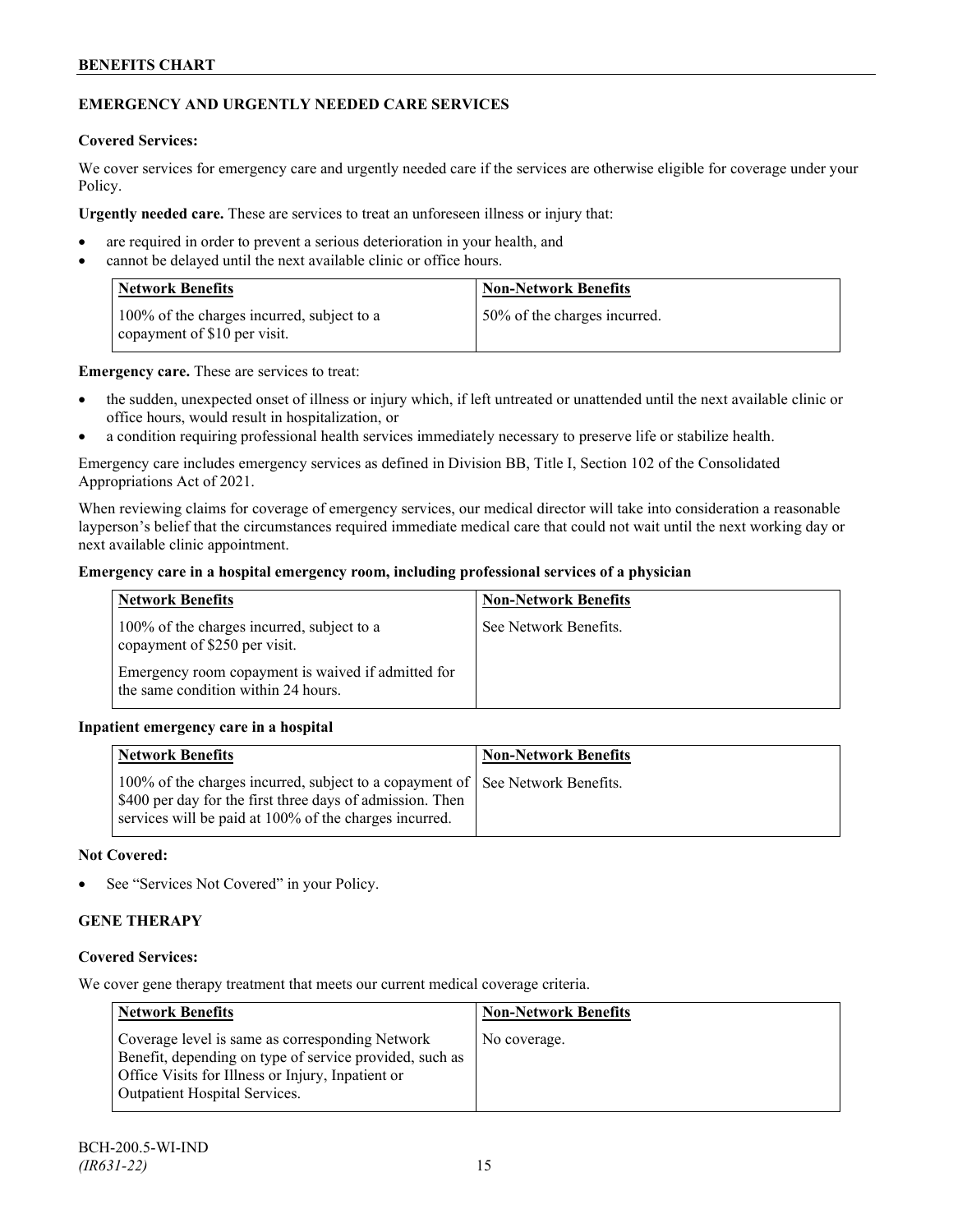# **Limitations:**

- Gene therapy must be provided by a designated provider.
- Specific types of gene therapy are Limited to therapies and conditions specified in our medical coverage criteria.

# **Not Covered:**

See "Services Not Covered" in your Policy.

# **HEALTH EDUCATION**

### **Covered Services:**

We cover education for preventive services and education for the management of chronic health problems (such as diabetes).

| <b>Network Benefits</b>       | <b>Non-Network Benefits</b>  |
|-------------------------------|------------------------------|
| 100% of the charges incurred. | 50% of the charges incurred. |

# **Not Covered:**

See "Services Not Covered" in your Policy.

# **HOME-BASED COMPREHENSIVE HEALTH RISK ASSESSMENT**

### **Covered Services:**

If you meet our criteria for coverage, you may qualify for our home-based comprehensive health risk assessment program. The program covers a health assessment with a designated nurse practitioner.

| <b>Network Benefits</b>       | <b>Non-Network Benefits</b> |
|-------------------------------|-----------------------------|
| 100% of the charges incurred. | No coverage.                |

# **Not Covered:**

See "Services Not Covered" in your Policy.

# **HOME HEALTH SERVICES**

# **Covered Services:**

We cover skilled nursing services, physical therapy, occupational therapy, speech therapy, respiratory therapy and other therapeutic services, non-routine prenatal and routine postnatal well child visits (as described in our medical coverage criteria), phototherapy services for newborns, home health aide services and other eligible home health services when provided in your home, if you are homebound (i.e., unable to leave home without considerable effort due to a medical condition). Lack of transportation does not constitute homebound status. For phototherapy services for newborns and high risk prenatal services, supplies and equipment are included.

We cover total parenteral nutrition/intravenous ("TPN/IV") therapy, equipment, supplies and drugs in connection with IV therapy. IV line care kits are covered under Durable Medical Equipment.

We cover palliative care benefits. Palliative care includes symptom management, education and establishing goals of care. We waive the requirement that you be homebound for a Limited number of home visits for palliative care (as shown in this Benefits Chart), if you have a life-threatening, non-curable condition which has a prognosis of survival of two years or less. Additional palliative care visits are eligible under the home health services benefit if you are homebound and meet all other requirements defined in this section.

You do not need to be homebound to receive total parenteral nutrition/intravenous ("TPN/IV") therapy.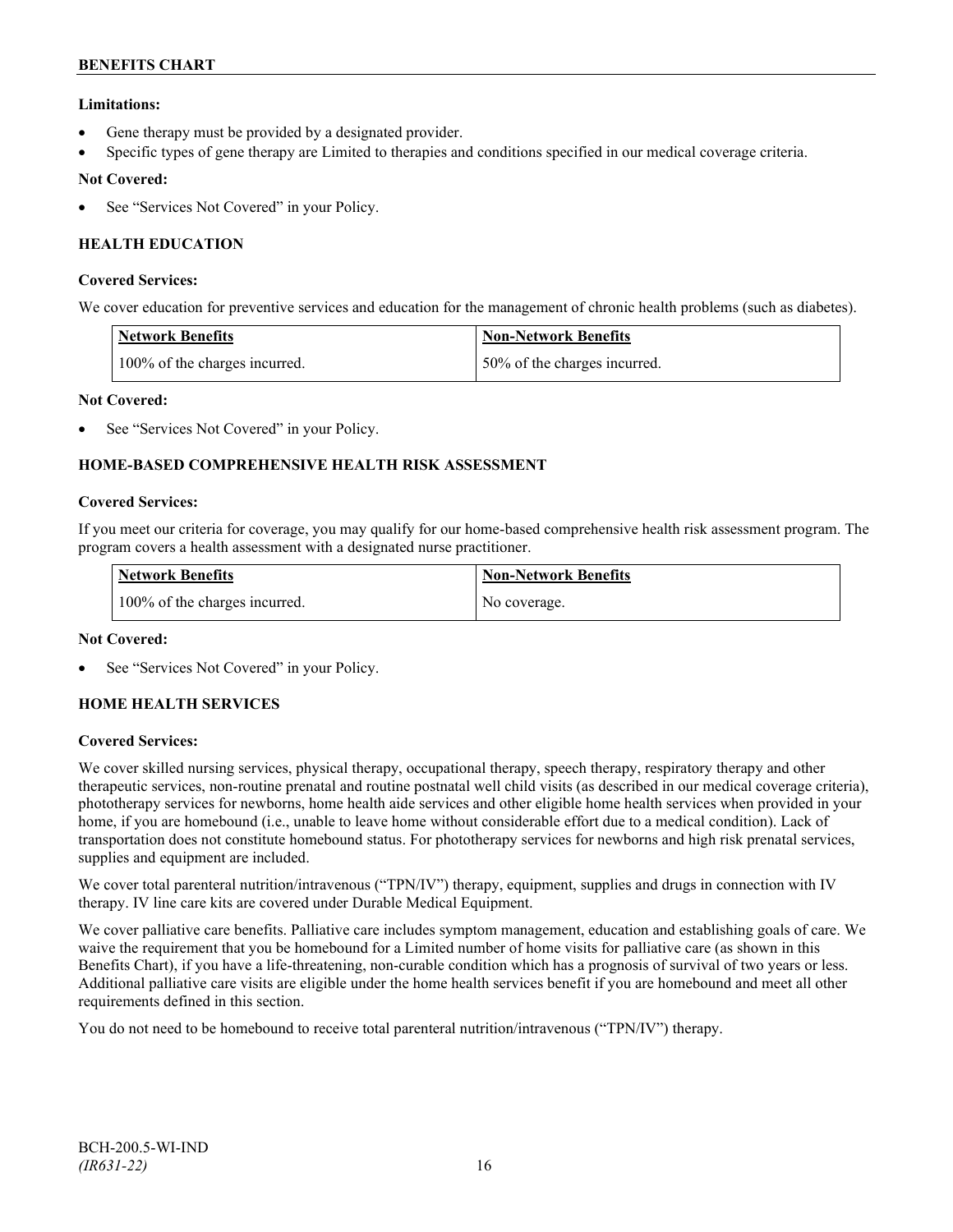Home health services are eligible and covered only when:

- medically necessary; and
- provided as rehabilitative care, terminal care or maternity care; and
- ordered by a physician, and included in the written home care plan.

#### **Physical therapy, occupational therapy, speech therapy, respiratory therapy, home health aide services and palliative care**

### **Primary Care Providers**

| <b>Network Benefits</b>                                                   | <b>Non-Network Benefits</b> |
|---------------------------------------------------------------------------|-----------------------------|
| 100% of the charges incurred, subject to a<br>copayment of \$5 per visit. | No coverage.                |

### **Specialty Care Providers**

| <b>Network Benefits</b>                                                       | <b>Non-Network Benefits</b> |
|-------------------------------------------------------------------------------|-----------------------------|
| 100% of the charges incurred, subject to a<br>I copayment of $$10$ per visit. | No coverage.                |

If more than one home health visit occurs in a day, a separate copayment applies to each. For example, if an occupational therapist and a physical therapist visit a member in the same day, a separate copayment will be charged for each visit.

#### **TPN/IV therapy, skilled nursing services, non-routine prenatal/postnatal services and phototherapy**

| <b>Network Benefits</b>       | Non-Network Benefits |
|-------------------------------|----------------------|
| 100% of the charges incurred. | No coverage.         |

Each 24-hour visit (or shifts up to 24-hour visits) equals one visit and counts toward the Maximum visits for all other services shown below. Any visit that lasts less than 24 hours regardless of the length of the visit, will count as one visit toward the Maximum visits for all other services shown below. All visits must be medically necessary and benefit eligible.

#### **Routine postnatal well child visits**

| <b>Network Benefits</b>       | <b>Non-Network Benefits</b>  |
|-------------------------------|------------------------------|
| 100% of the charges incurred. | 50% of the charges incurred. |

#### **Maximum visits for palliative care:**

If you are eligible to receive palliative care in the home and you are not homebound, there is a maximum of 12 visits per calendar year.

#### **Maximum visits for all services other than palliative care:**

| Network Benefits             | <b>Non-Network Benefits</b> |
|------------------------------|-----------------------------|
| 60 visits per calendar year. | No coverage.                |

The routine postnatal well child visits do not count toward the visit limit.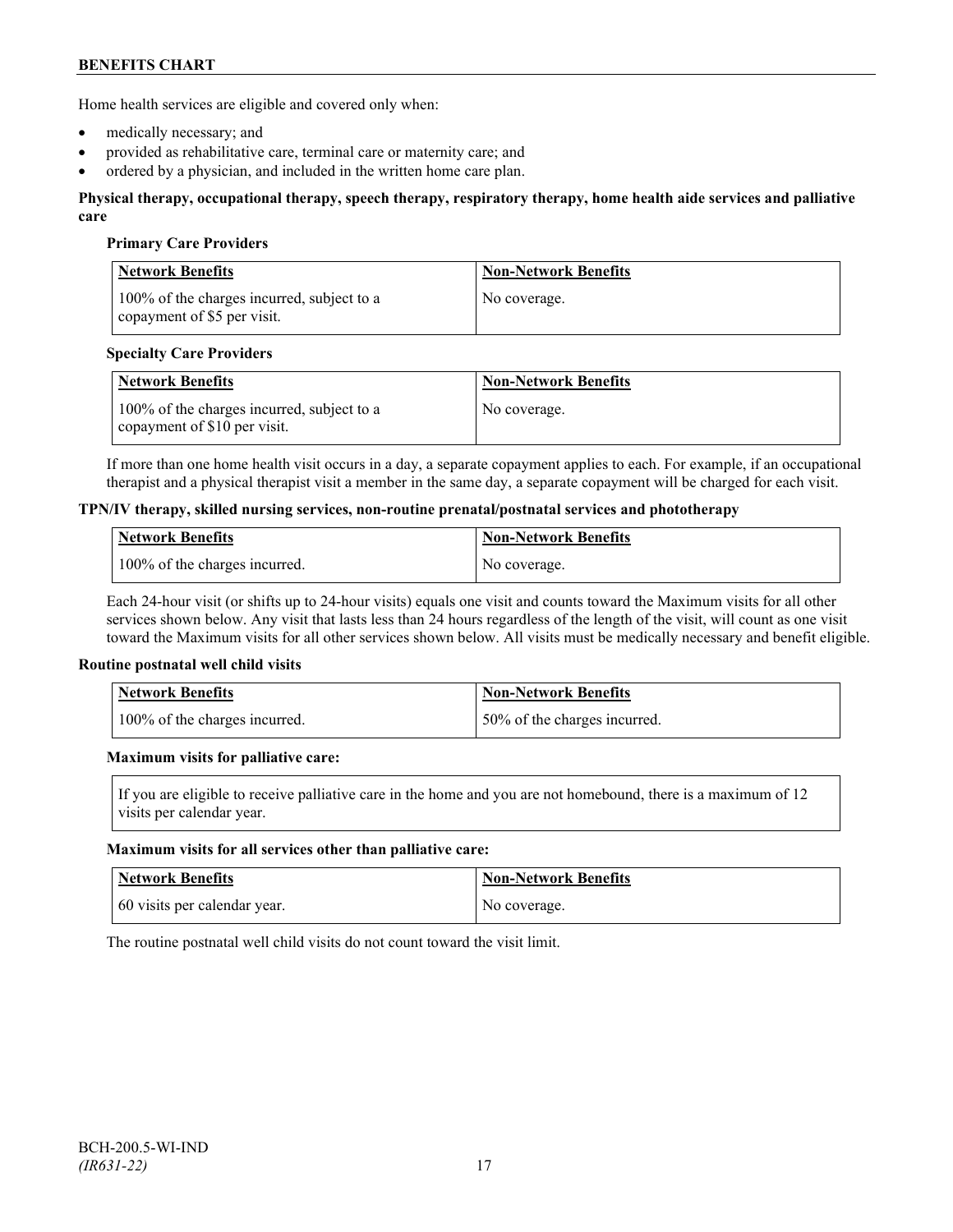# **Limitations:**

- Home health services are not provided as a substitute for a primary caregiver in the home or as relief (respite) for a primary caregiver in the home. We will not reimburse family members or residents in your home for the above services.
- A service shall not be considered a skilled nursing service merely because it is performed by, or under the direct supervision of, a licensed nurse. Where a service (such as tracheotomy suctioning or ventilator monitoring) or like services, can be safely and effectively performed by a non-medical person (or self-administered), without the direct supervision of, a licensed nurse, the service shall not be regarded as a skilled nursing service, whether or not a skilled nurse actually provides the service. The unavailability of a competent person to provide a non-skilled service shall not make it a skilled service when a skilled nurse provides it. Only the skilled nursing component of so-called "blended" services (i.e. services which include skilled and non-skilled components) are covered under this Benefits Chart.

# **Not Covered:**

- Home Health Services by a Non-Network provider.
- Financial or legal counseling services.
- Housekeeping or meal services in your home.
- Private duty nursing services.
- Services provided by a family member or enrollee, or a resident in the enrollee's home.
- Vocational rehabilitation and recreational or educational therapy. Recreation therapy is therapy provided solely for the purpose of recreation, including, but not Limited to: (a) requests for physical therapy or occupational therapy to improve athletic ability, and (b) braces or guards to prevent sports injuries.
- See "Services Not Covered" in your Policy.

# **HOME HOSPICE SERVICES**

# **Applicable Definitions:**

**Part-time.** This is up to two hours of service per day, more than two hours is considered continuous care.

**Continuous Care.** This is from two to twelve hours of service per day provided by a registered nurse, licensed practical nurse, or home health aide, during a period of crisis in order to maintain a terminally ill patient at home.

**Appropriate Facility.** This is a nursing home, hospice residence, or other inpatient facility.

**Custodial Care Related to Hospice Services.** This means providing assistance in the activities of daily living and the care needed by a terminally ill patient which can be provided by primary caregiver (i.e., family member or friend) who is responsible for the patient's home care.

# **Covered Services:**

**Home hospice program:** We cover the services described below if you are terminally ill and accepted as a home hospice program participant. You must meet the eligibility requirements of the program, and elect to receive services through the home hospice program. The services will be provided in your home, with inpatient care available when medically necessary as described below. If you elect to receive hospice services, you do so in lieu of curative treatment for your terminal illness for the period you are enrolled in the home hospice program.

**Eligibility:** In order to be eligible to be enrolled in the home hospice program, you must: (1) be a terminally ill patient (prognosis of six months or less); (2) have chosen a palliative treatment focus (i.e., emphasizing comfort and supportive services rather than treatment attempting to cure the disease or condition); and (3) continue to meet the terminally ill prognosis as reviewed by our medical director or his or her designee over the course of care. You may withdraw from the home hospice program at any time.

**Eligible services:** Hospice services include the following services provided in accordance with an approved hospice treatment plan:

- Home Health Services:
	- o Part-time care provided in your home by an interdisciplinary hospice team (which may include a physician, nurse, social worker, and spiritual counselor) and medically necessary home health services are covered.
	- o One or more periods of continuous care in your home or in a setting which provides day care for pain or symptom management, when medically necessary, will be covered.
- Inpatient Services: We cover medically necessary inpatient services.

BCH-200.5-WI-IND *(IR631-22)* 18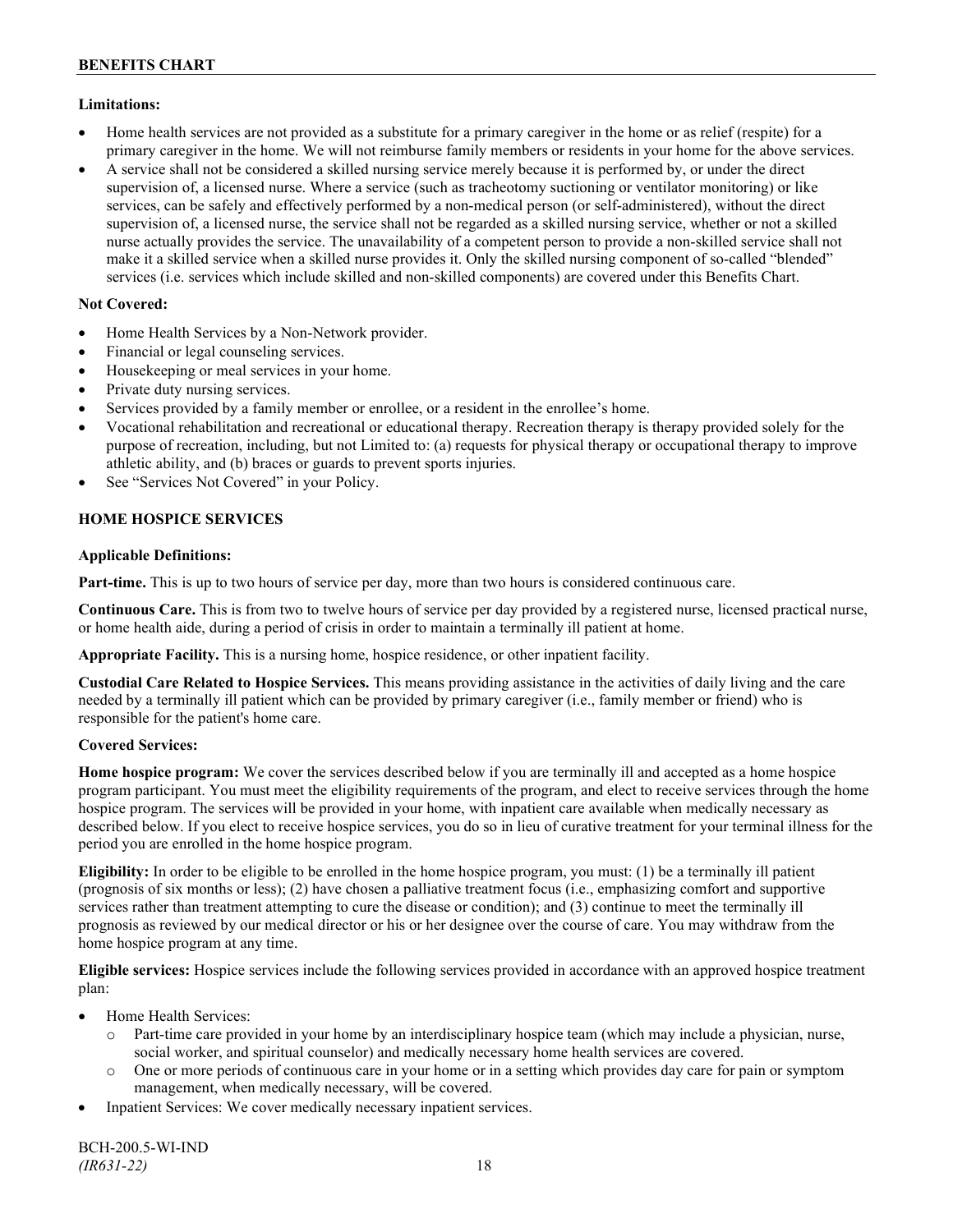- Other Services:
	- o Respite care is covered for care in your home or in an appropriate facility, to give your primary caregivers (i.e., family members or friends) rest and/or relief when necessary in order to maintain a terminally ill patient at home*.*
	- o Medically necessary medications for pain and symptom management.
	- o Semi-electric hospital beds and other durable medical equipment are covered.
	- o Emergency and non-emergency care is covered.

| Network Benefits             | <b>Non-Network Benefits</b> |
|------------------------------|-----------------------------|
| 95% of the charges incurred. | No coverage.                |

Respite care is Limited to 5 days per episode, and respite care and continuous care combined are Limited to 30 days.

# **Not Covered:**

- Home Hospice Services by a Non-Network provider.
- Financial or legal counseling services.
- Housekeeping or meal services in your home.
- Custodial or maintenance care related to hospice services, whether provided in the home or in a nursing home.
- Any service not specifically described as covered services under this home hospice services benefits.
- Any services provided by members of your family or residents in your home.
- See "Services Not Covered" in your Policy.

# **HOSPITAL AND SKILLED NURSING FACILITY SERVICES**

# **Covered Services:**

We cover services as described below.

# **Medical or surgical hospital services**

**Inpatient hospital services:** We cover the following medical or surgical services, for the treatment of acute illness or injury, which require the level of care only provided in an acute care facility. These services must be authorized by a physician.

Inpatient hospital services include: room and board; the use of operating or maternity delivery rooms; intensive care facilities; newborn nursery facilities; general nursing care, anesthesia, laboratory and diagnostic imaging services, radiation therapy, physical therapy, prescription drugs or other medications administered during treatment, blood and blood products (unless replaced), and blood derivatives, and other diagnostic or treatment related hospital services; physician and other professional medical and surgical services provided while in the hospital, including gender confirmation surgery that meets medical coverage criteria.

We cover, following a vaginal delivery, a minimum of 48 hours of inpatient care for the mother and newborn child. We cover, following a caesarean section delivery, a minimum of 96 hours of inpatient care for the mother and newborn child.

Health insurance issuers generally may not, under Federal law, restrict benefits for any hospital length of stay in connection with childbirth for the mother of newborn child to less than 48 hours following a vaginal delivery, or less than 96 hours following a caesarean section. However, Federal law generally does not prohibit the mother's or newborn's attending provider, after consulting with the mother, from discharging the mother or her newborn earlier than 48 hours (or 96 hours as applicable). In any case plans and issuers may not, under Federal law, require that a provider obtain authorization from the plan or the insurance issuer for prescribing a length of stay not in excess of 48 hours (or 96 hours).

| <b>Network Benefits</b>                                                                                                                                                                                       | <b>Non-Network Benefits</b> |
|---------------------------------------------------------------------------------------------------------------------------------------------------------------------------------------------------------------|-----------------------------|
| 100% of the charges incurred, subject to a copayment of   50% of the charges incurred.<br>\$400 per day for the first three days of admission. Then<br>services will be paid at 100% of the charges incurred. |                             |

Each Insured's admission or confinement, including that of a newborn child, is separate and distinct from the admission or confinement of any other Insured.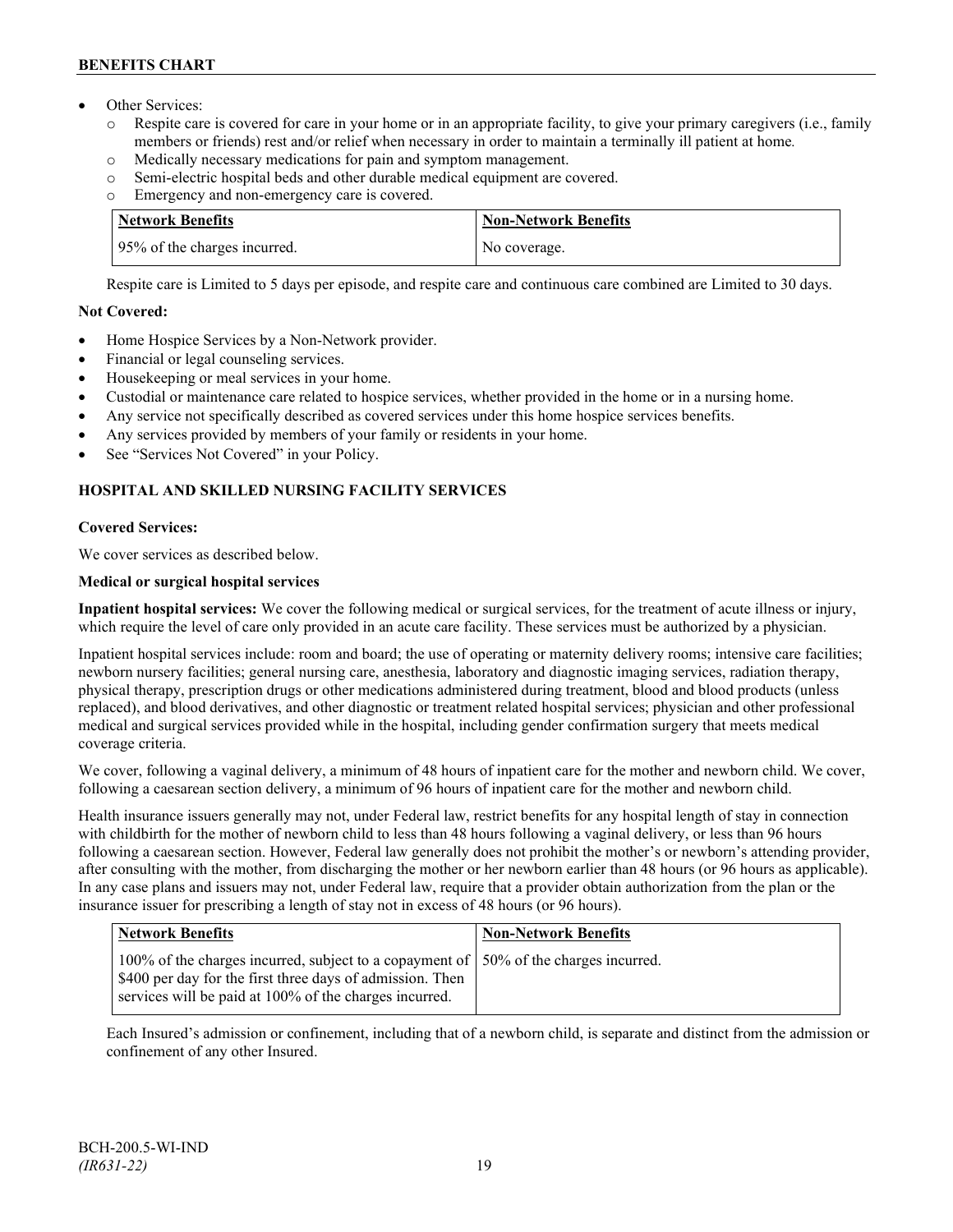**Outpatient hospital, ambulatory care or surgical facility services:** We cover the following medical and surgical services, for diagnosis or treatment of illness or injury on an outpatient basis. These services must be authorized by a physician.

Outpatient services include: use of operating rooms, maternity delivery rooms or other outpatient departments, rooms or facilities; and the following outpatient services: general nursing care, anesthesia, laboratory and diagnostic imaging services, radiation therapy, physical therapy, drugs administered during treatment, blood and blood products (unless replaced), and blood derivatives, and other diagnostic or treatment related outpatient services; physician and other professional medical and surgical services provided while an outpatient, including colonoscopies, and gender confirmation surgery that meets medical coverage criteria.

To see the benefit level for diagnostic imaging services, laboratory services and physical therapy, see benefits under Diagnostic Imaging Services, Laboratory Services and Physical Therapy in this Benefits Chart.

| <b>Network Benefits</b>                                                     | <b>Non-Network Benefits</b>  |
|-----------------------------------------------------------------------------|------------------------------|
| 100% of the charges incurred, subject to a<br>copayment of \$100 per visit. | 50% of the charges incurred. |

### **Outpatient professional services of a physician**

| <b>Network Benefits</b>                                                    | <b>Non-Network Benefits</b>  |
|----------------------------------------------------------------------------|------------------------------|
| 100% of the charges incurred, subject to a<br>copayment of \$10 per visit. | 50% of the charges incurred. |

**Skilled nursing facility care:** We cover room and board, daily skilled nursing and related ancillary services for post-acute treatment and rehabilitative care of illness or injury that meets medical coverage criteria.

| <b>Network Benefits</b>                                                                                         | <b>Non-Network Benefits</b>                  |
|-----------------------------------------------------------------------------------------------------------------|----------------------------------------------|
| 100% of the charges incurred, subject to a copayment<br>of \$400 per day for the first three days of admission. | 50% of the charges incurred.                 |
| Then services will be paid at 100% of the charges<br>incurred.                                                  | Limited to a 30 day maximum per confinement. |
| Limited to a 30 day maximum per confinement.                                                                    |                                              |

Each day of services provided under the Network Benefits and Non-Network Benefits, combined, applies toward the maximum shown above.

# **Not Covered:**

- Services for items for personal convenience, such as television rental, are not covered.
- See "Services Not Covered" in your Policy.

# **INFERTILITY DIAGNOSIS**

# **Covered Services:**

We cover the diagnosis of infertility. These services include diagnostic procedures and tests provided in connection with an infertility evaluation, office visits and consultations to diagnose infertility.

| <b>Network Benefits</b>                                                    | <b>Non-Network Benefits</b>  |
|----------------------------------------------------------------------------|------------------------------|
| 100% of the charges incurred, subject to a<br>copayment of \$10 per visit. | 50% of the charges incurred. |

Coverage is Limited to office visits and consultations to diagnose infertility. Treatment is not covered.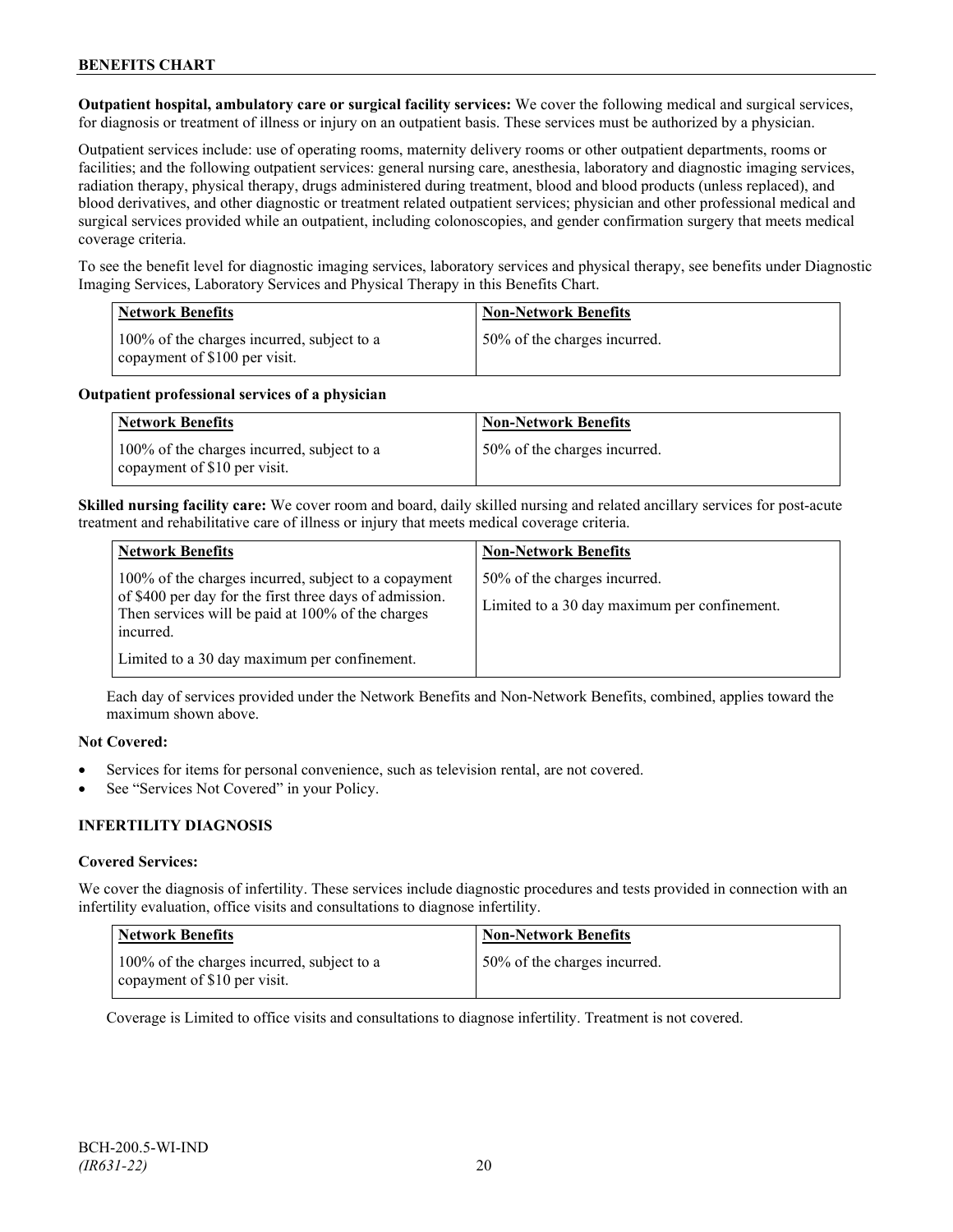# **Not Covered:**

- Infertility/fertility treatment, including, but not limited to, office visits, laboratory services, diagnostic imaging services, and fertility drugs, reversal of sterilization, and sperm, ova or embryo acquisition, retrieval or storage; however, we do cover office visits and consultations to diagnose infertility.
- Services related to the establishment of surrogate pregnancy and fees for a surrogate. However, pregnancy and maternity services are covered for an Insured under this Benefits Chart, including a surrogate pregnancy.
- See "Services Not Covered" in your Policy.

# **LABORATORY SERVICES**

### **Covered Services:**

We cover laboratory tests when ordered by a provider and provided in a clinic or outpatient hospital facility. This includes blood tests to detect lead exposure in children between the ages of 6 months and 72 months.

To see the benefit level for inpatient hospital or skilled nursing facility services, see benefits under Inpatient Hospital and Skilled Nursing Facility Services in this Benefits Chart.

**Prostate-specific antigen (PSA) testing.** We cover prostate cancer screening for men 40 years of age or over who are symptomatic or in a high-risk category and for all men 50 years of age or older.

| <b>Network Benefits</b>                                                   | <b>Non-Network Benefits</b>  |
|---------------------------------------------------------------------------|------------------------------|
| 100% of the charges incurred, subject to a<br>copayment of \$5 per visit. | 50% of the charges incurred. |

### **All other laboratory services**

#### **Services for illness or injury**

| Network Benefits                                                          | <b>Non-Network Benefits</b>  |
|---------------------------------------------------------------------------|------------------------------|
| 100% of the charges incurred, subject to a<br>copayment of \$5 per visit. | 50% of the charges incurred. |

#### **Preventive services**

Laboratory services associated with preventive services are covered at the benefit level shown in the "Preventive Services" section of this Benefits Chart.

#### **Not Covered:**

See "Services Not Covered" in your Policy.

# **MASTECTOMY RECONSTRUCTION BENEFIT**

#### **Covered Services:**

We cover reconstruction of the breast on which the mastectomy has been performed; surgery and reconstruction of the other breast to produce symmetrical appearance, and prostheses and physical complications of all stages of mastectomy, including lymphedemas.

| <b>Network Benefits</b>                               | <b>Non-Network Benefits</b>                           |
|-------------------------------------------------------|-------------------------------------------------------|
| Coverage level is same as corresponding Network       | Coverage level is same as corresponding Non-Network   |
| Benefits, depending on type of service provided, such | Benefits, depending on type of service provided, such |
| as Office Visits for Illness or Injury, Inpatient or  | as Office Visits for Illness or Injury, Inpatient or  |
| Outpatient Hospital Services.                         | Outpatient Hospital Services.                         |

# **Not Covered:**

See "Services Not Covered" in your Policy.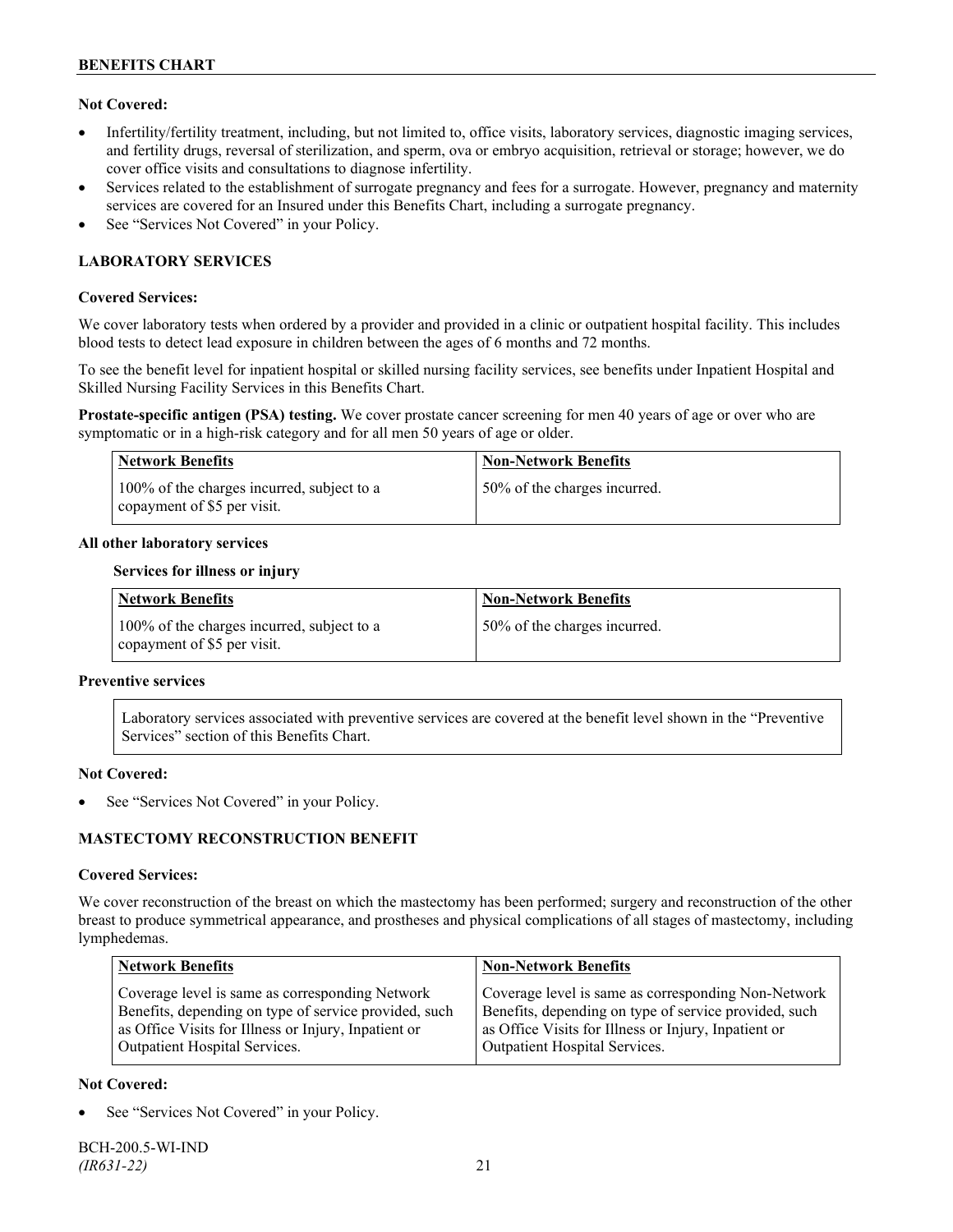# **MEDICATION THERAPY DISEASE MANAGEMENT PROGRAM**

# **Covered Services:**

If you meet our criteria for coverage, you may qualify for our Medication Therapy Disease Management Program.

The program covers consultations with a designated Network pharmacist.

Covered services are based on established medical policies, which are subject to periodic review and modification by the medical directors. These medical policies (medical coverage criteria) are available by calling Member Services, or logging on to your "*my*HealthPartners" account at [healthpartners.com.](http://www.healthpartners.com/)

| <b>Network Benefits</b>       | <b>Non-Network Benefits</b> |
|-------------------------------|-----------------------------|
| 100% of the charges incurred. | No coverage.                |

### **Not Covered:**

See "Services Not Covered" in your Policy.

# **OFFICE VISITS FOR ILLNESS OR INJURY**

### **Covered Services:**

We cover the following when medically necessary: professional medical and surgical services and related supplies, including biofeedback, of physicians and other health care providers; blood and blood products (unless replaced) and blood derivatives.

We cover diagnosis and treatment of illness or injury to the eyes. Where contact or eye glass lenses are prescribed as medically necessary for the post-operative treatment of cataracts or for the treatment of aphakia, acute or chronic corneal pathology or keratoconus, we cover the initial evaluation, lenses and fitting. Insureds must pay for lens replacement beyond the initial pair.

Services received via video, e-visit or telephone are covered under the "Telehealth/Telemedicine Services" section.

#### **Office visits**

#### **Primary Care Providers**

| <b>Network Benefits</b>                                                   | <b>Non-Network Benefits</b>  |
|---------------------------------------------------------------------------|------------------------------|
| 100% of the charges incurred, subject to a<br>copayment of \$5 per visit. | 50% of the charges incurred. |

# **Specialty Care Providers**

| Network Benefits                                                            | <b>Non-Network Benefits</b>  |
|-----------------------------------------------------------------------------|------------------------------|
| 100% of the charges incurred, subject to a<br>copayment of $$10$ per visit. | 50% of the charges incurred. |

#### **Convenience clinics**

| <b>Network Benefits</b>                                                   | <b>Non-Network Benefits</b>  |
|---------------------------------------------------------------------------|------------------------------|
| 100% of the charges incurred, subject to a<br>copayment of \$5 per visit. | 50% of the charges incurred. |

### **Injections administered in a physician's office, other than immunizations**

#### **Allergy injections**

| <b>Network Benefits</b>                                                             | Non-Network Benefits         |
|-------------------------------------------------------------------------------------|------------------------------|
| 100% of the charges incurred, subject to a<br>copayment of \$2 per date of service. | 50% of the charges incurred. |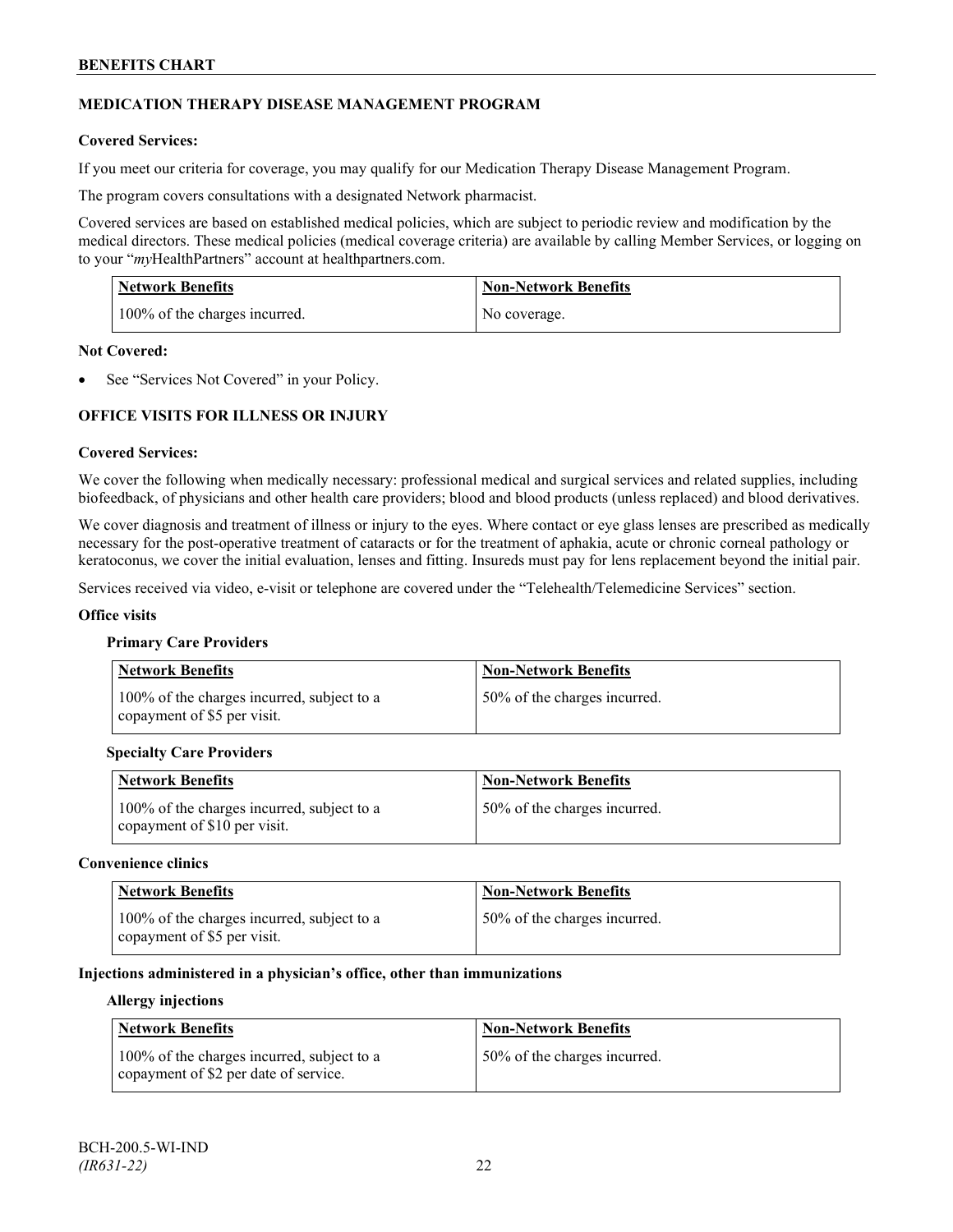# **All other injections**

| <b>Network Benefits</b>                                                             | <b>Non-Network Benefits</b>  |
|-------------------------------------------------------------------------------------|------------------------------|
| 100% of the charges incurred, subject to a<br>copayment of \$2 per date of service. | 50% of the charges incurred. |

# **Not Covered:**

- Court ordered treatment, except as described in this Benefits Chart. Any resulting court ordered treatment for mental health services will be subject to the Policy's requirement for medical necessity.
- See "Services Not Covered" in your Policy.

# **PEDIATRIC EYEWEAR**

### **Covered Services:**

We cover pediatric eyewear for children.

Routine eye exams are covered under the "Preventive Services" section.

| <b>Network Benefits</b>      | <b>Non-Network Benefits</b> |
|------------------------------|-----------------------------|
| 95% of the charges incurred. | No coverage.                |

### **Limitations:**

- Coverage under this provision will continue until the end of the month in which the child turns 19.
- Limited to one of the following per calendar year:
	- o one pair of eyeglasses including one set of prescription lenses, frames from the designated eyewear collection, and anti scratch coating; or
	- o one pair of non-disposable contact lenses; or
	- a one year supply of disposable contact lenses.
- Contact lens fittings are limited to two per calendar year.

#### **Not Covered:**

- Frames that are not included in the designated eyewear collection are not covered. However, one pair of lenses will be covered if a member chooses frames outside the designated eyewear collection.
- More than one pair of lenses or frames or non-disposable contacts per calendar year, regardless of the reason. This includes replacement of eyeglasses or contact lenses due to loss, breakage, theft, or change in prescription.
- Safety glasses or goggles for sports or vocational reasons.
- Upgrades including, but not limited to, UV protection and no-line multifocal lenses.
- See "Services Not Covered" in your Policy.

# **PHYSICAL THERAPY, OCCUPATIONAL THERAPY, SPEECH THERAPY AND OTHER SPECIFIED THERAPIES**

# **Covered Services:**

We cover the following physical therapy, occupational therapy and speech therapy services:

- Medically necessary rehabilitative care to correct the effects of illness or injury.
- Habilitative services rendered for congenital, developmental or medical conditions which have significantly Limited the successful initiation of normal speech and normal motor development.

Massage therapy which is performed in conjunction with other treatment/modalities by a physical or occupational therapist, is part of a prescribed treatment plan and is not billed separately is covered.

We cover services provided in a clinic. We also cover physical therapy provided in an outpatient hospital facility. To see the benefit level for inpatient hospital or skilled nursing facility services, see benefits under "Inpatient Hospital and Skilled Nursing Facility Services".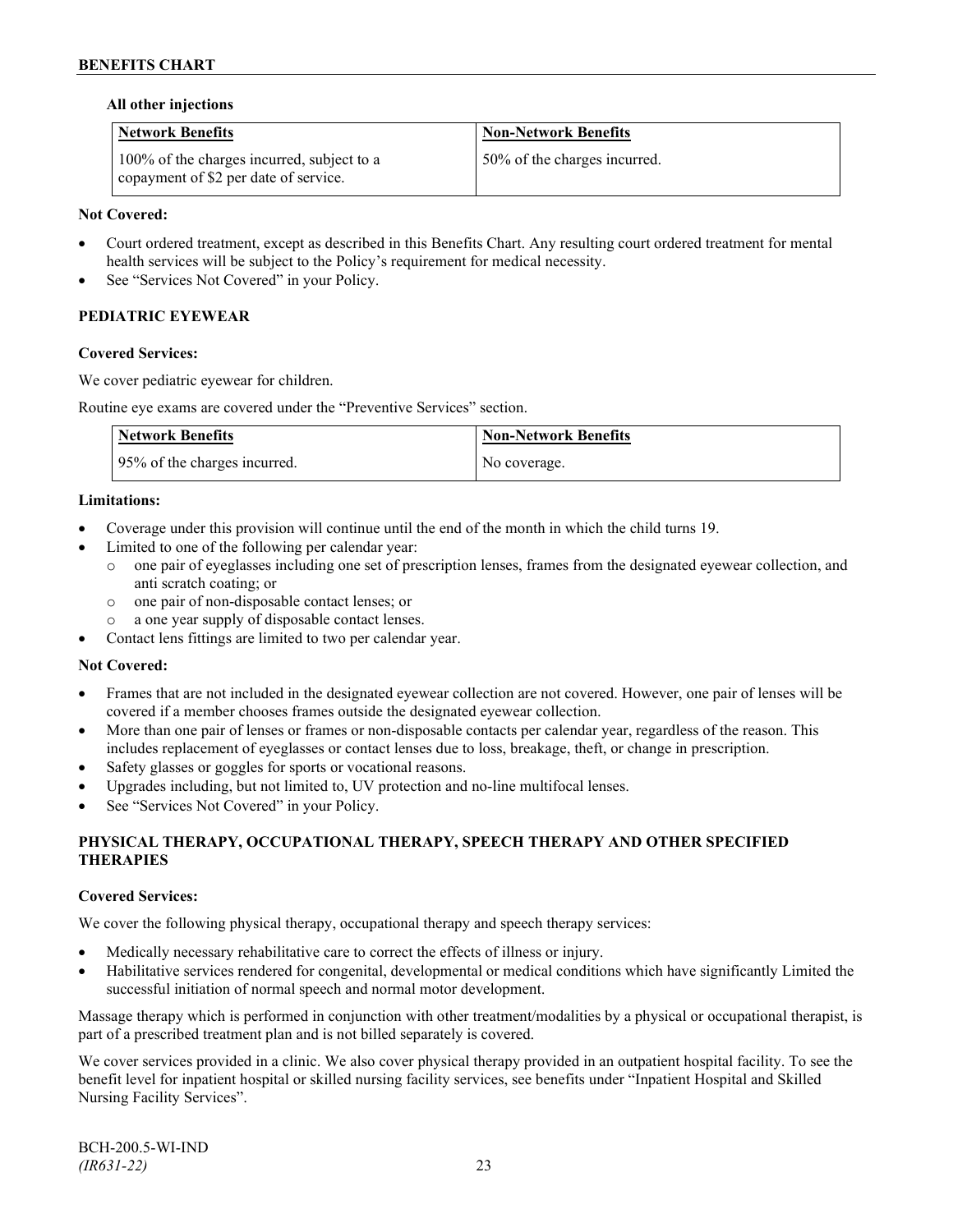# **Rehabilitative care**

| <b>Network Benefits</b>                                                                                                            | <b>Non-Network Benefits</b>                                                           |
|------------------------------------------------------------------------------------------------------------------------------------|---------------------------------------------------------------------------------------|
| 100% of the charges incurred, subject to a<br>copayment of \$10 per visit.                                                         | 50% of the charges incurred.<br>Physical, Occupational and Speech Therapy are Limited |
| Physical, Occupational and Speech Therapy are Limited to 20 visits each per calendar year.<br>to 20 visits each per calendar year. |                                                                                       |

In addition to the services provided above, we cover a minimum of:

- 20 visits per calendar year for pulmonary rehabilitation therapy,
- 36 visits per calendar year for cardiac rehabilitation therapy,
- 30 visits per calendar year for post-cochlear implant aural therapy,
- 20 visits per calendar year for cognitive rehabilitation therapy.

Visit limits by a Primary Care Provider and/or Specialty Care Providers are combined. The maximum number of visits are combined for Network Benefits and Non-Network Benefits.

### **Habilitative care**

| <b>Network Benefits</b>                                                                                                                                                                                          | <b>Non-Network Benefits</b>                                                           |
|------------------------------------------------------------------------------------------------------------------------------------------------------------------------------------------------------------------|---------------------------------------------------------------------------------------|
| 100% of the charges incurred, subject to a<br>copayment of \$10 per visit.<br>Physical, Occupational and Speech Therapy are Limited to 20 visits each per calendar year.<br>to 20 visits each per calendar year. | 50% of the charges incurred.<br>Physical, Occupational and Speech Therapy are Limited |

Visit limits by a Primary Care Provider and/or Specialty Care Providers are combined. The maximum number of visits is combined for Network Benefits and Non-Network Benefits.

#### **Not Covered:**

- Massage therapy for the purpose of comfort or convenience of the Insured.
- See "Services Not Covered" in your Policy.

# **PRESCRIPTION DRUG SERVICES**

# **Covered Services:**

We cover prescription drugs and medications that can be self-administered or are administered in a physician's office.

**For Network Benefits, drugs and medications must be obtained at a network pharmacy.**

**If a copayment is required, you must pay one copayment for each 30-day supply, or portion thereof.**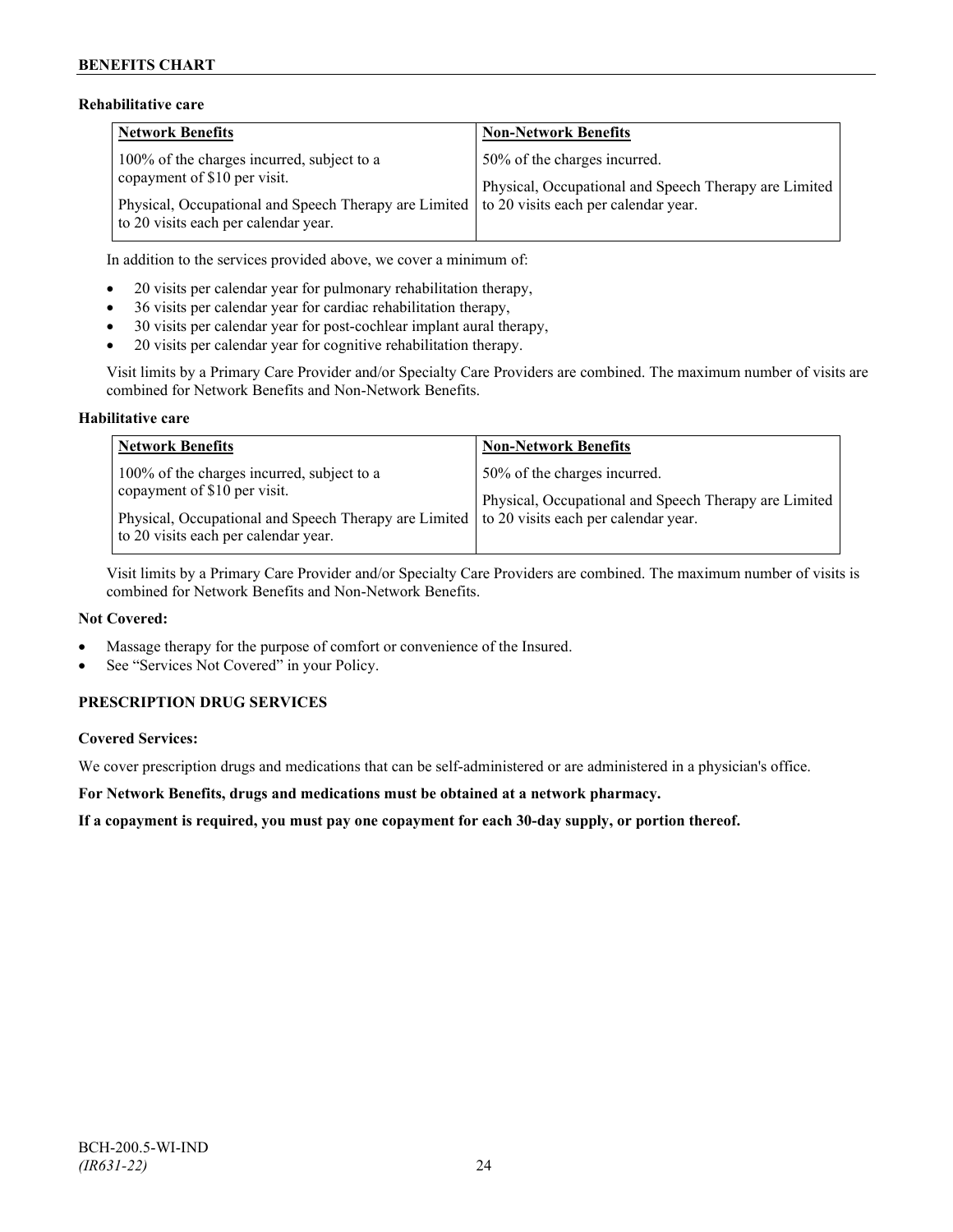# **Outpatient drugs (except as specified below)**

| <b>Network Benefits</b>                                                                                                                                                                                                                                                                                                                                                      | <b>Non-Network Benefits</b>  |
|------------------------------------------------------------------------------------------------------------------------------------------------------------------------------------------------------------------------------------------------------------------------------------------------------------------------------------------------------------------------------|------------------------------|
| 100% of the charges incurred, subject to a<br>copayment of \$5 for generic formulary drugs.                                                                                                                                                                                                                                                                                  | 50% of the charges incurred. |
| Brand name formulary drugs are covered at 100%<br>of the charges incurred, subject to a copayment of \$20.                                                                                                                                                                                                                                                                   |                              |
| Non-formulary drugs are covered at 50% of the charges<br>incurred.                                                                                                                                                                                                                                                                                                           |                              |
| Oral chemotherapy drugs are included on the<br>Specialty Drug List. However, you pay the applicable<br>outpatient drug benefit. As required by Wisconsin law,<br>you will not pay higher cost sharing (deductible,<br>copayment or coinsurance) for orally administered<br>chemotherapy drugs than you pay for injected or<br>intravenously administered chemotherapy drugs. |                              |

# **Mail order drugs**

| <b>Network Benefits</b>                                                                                                                                                                                                                                                                                                                                                                          | <b>Non-Network Benefits</b>                                                                                |
|--------------------------------------------------------------------------------------------------------------------------------------------------------------------------------------------------------------------------------------------------------------------------------------------------------------------------------------------------------------------------------------------------|------------------------------------------------------------------------------------------------------------|
| For your convenience, you may also get up to a 90-day<br>supply of outpatient prescription drugs that can be self-<br>administered through the designated mail order service.<br>Outpatient drugs ordered through this service are.<br>covered at the benefit percent and copayments shown in<br>Outpatient Drugs above.<br>Specialty Drugs are not available through the mail order<br>service. | Mail order drugs are only available through the<br>designated mail order service.<br>See Network Benefits. |

# **Specialty drugs that are self-administered**

| <b>Network Benefits</b>                                                                                                                                                                                                                                                                                                                                                      | <b>Non-Network Benefits</b> |
|------------------------------------------------------------------------------------------------------------------------------------------------------------------------------------------------------------------------------------------------------------------------------------------------------------------------------------------------------------------------------|-----------------------------|
| 50% of the charges incurred.                                                                                                                                                                                                                                                                                                                                                 | No coverage.                |
| Oral chemotherapy drugs are included on the<br>Specialty Drug List. However, you pay the applicable<br>outpatient drug benefit. As required by Wisconsin law,<br>you will not pay higher cost sharing (deductible,<br>copayment or coinsurance) for orally administered<br>chemotherapy drugs than you pay for injected or<br>intravenously administered chemotherapy drugs. |                             |

Specialty Drugs are Limited to drugs on the Specialty Drug List and must be obtained from a designated vendor.

# **Tobacco cessation drugs are covered for all FDA approved tobacco cessation drugs**

| <b>Network Benefits</b>       | <b>Non-Network Benefits</b>  |
|-------------------------------|------------------------------|
| 100% of the charges incurred. | 50% of the charges incurred. |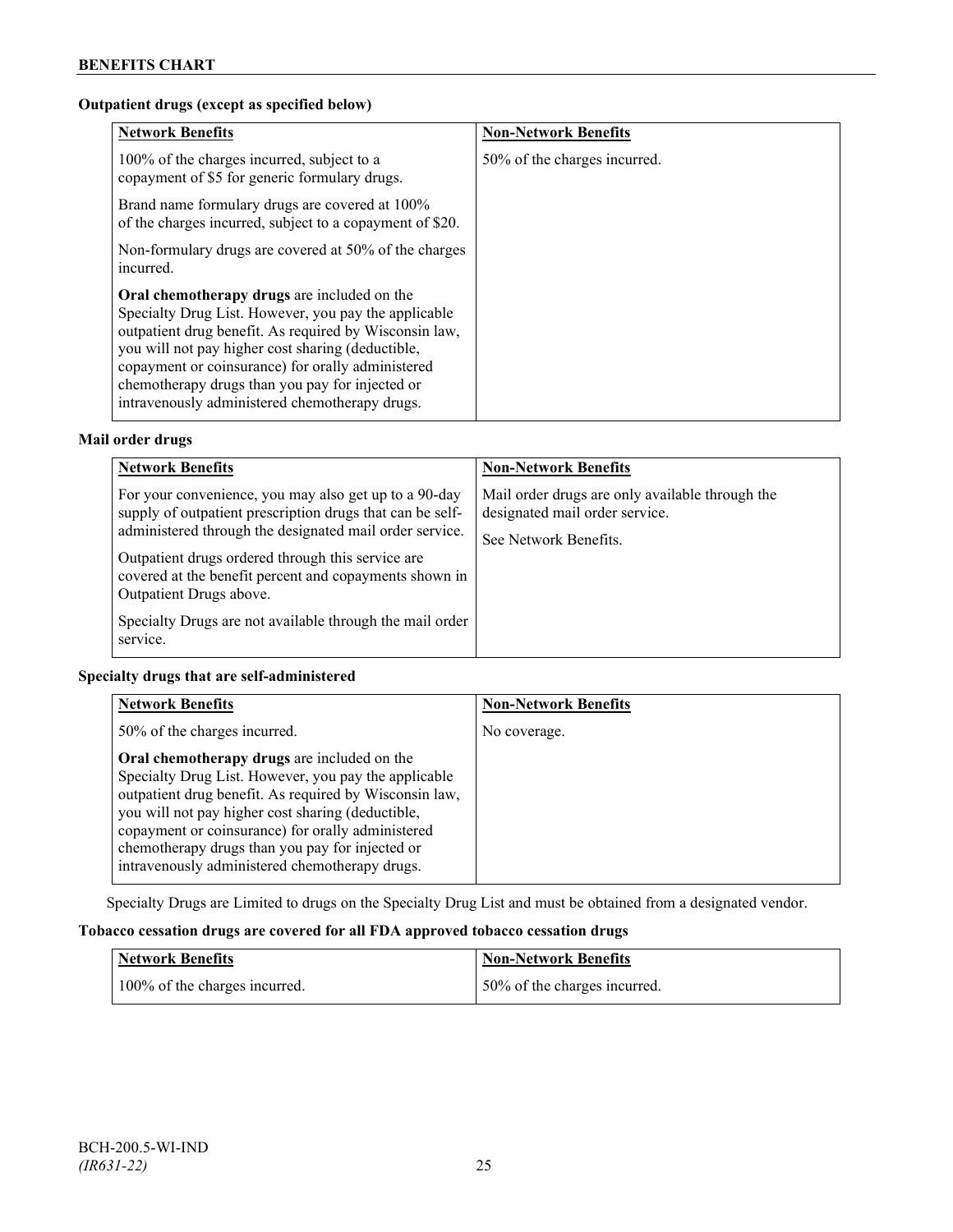### **Contraceptive drugs**

| <b>Network Benefits</b>                                                                                                          | <b>Non-Network Benefits</b>  |
|----------------------------------------------------------------------------------------------------------------------------------|------------------------------|
| 100% of the charges incurred for formulary drugs.                                                                                | 50% of the charges incurred. |
| If a physician requests that a Non-Formulary<br>contraceptive drug be dispensed as written, the drug<br>will be covered at 100%. |                              |

**ACA preventive medications.** We cover preventive medications currently recommended by USPSTF with an A or B rating if they are prescribed by your medical provider and they are listed on our Commercial ACA Preventive Drug List. Preventive medications are subject to periodic review and modification. Changes would be effective in accordance with the federal rules and reflected in our current medical coverage criteria for preventive care services.

| <b>Network Benefits</b>       | <b>Non-Network Benefits</b>  |
|-------------------------------|------------------------------|
| 100% of the charges incurred. | 50% of the charges incurred. |

# **Limitations:**

- Certain drugs may require prior authorization as indicated on the Formulary. HealthPartners may require prior authorization for the drug and also the site where the drug will be provided. Certain drugs are subject to our utilization review process and quantity limits.
- Certain non-formulary drugs require prior authorization. In addition, certain drugs may be subject to any quantity limits applied as part of our trial program. The trial drug program applies to new prescriptions for certain drugs which have high toxicity, low tolerance, high costs and/or high potential for waste. Trial drugs are indicated on the formulary and/or the Specialty Drug List. Your first fill of a trial drug may be limited to less than a month supply. If the drug is well tolerated and effective, you will receive the remainder of your first month supply.
- If an Insured requests a brand name drug when there is a generic equivalent, the brand name drug will be covered up to the charge that would apply to the generic drug, minus any required copayment. If a physician requests that a brand name drug be dispensed as written, the drug will be paid at the non-formulary benefit.
- We may require Insureds to try over-the-counter (OTC) drug alternatives before approving more costly formulary prescription drugs.
- Unless otherwise specified in the Prescription Drug Services section, you may receive up to a 30-day supply per prescription.
- New prescriptions to treat certain chronic conditions are Limited to a 30-day supply.
- A 90-day supply will be covered and dispensed only at pharmacies that participate in our extended day supply program.
- No more than a 30-day supply of Specialty Drugs will be covered and dispensed at a time unless it's a manufacturer supplied drug that cannot be split that supplies the Insured with more than a 30-day supply.

# **Not Covered:**

- Replacement of prescription drugs, medications, equipment and supplies due to loss, damage or theft.
- Nonprescription (over-the-counter) drugs or medications, including, but not Limited to, vitamins, supplements, homeopathic remedies, and non-FDA approved drugs, unless listed on the Formulary and prescribed by a physician or legally authorized health care provider under applicable state and federal law. This exclusion does not include over-thecounter contraceptives for women as allowed under the Affordable Care Act when the Insured obtains a prescription for the item. In addition, if the Insured obtains a prescription, this exclusion does not include aspirin to prevent cardiovascular disease for men and women of certain ages; folic acid supplements for women who may become pregnant; fluoride chemoprevention supplements for children without fluoride in their water source; and iron supplements for children ages 6-12 months who are at risk for anemia.
- All drugs for the treatment of sexual dysfunction.
- All drugs for the treatment of growth deficiency.
- Fertility drugs.
- Medical cannabis.
- Drugs on the Excluded Drug List. The Excluded Drug List includes select drugs within a therapy class that are not eligible for coverage. This includes drugs that may be excluded for certain indications. The Excluded Drug List is available at [healthpartners.com.](http://www.healthpartners.com/)

BCH-200.5-WI-IND *(IR631-22)* 26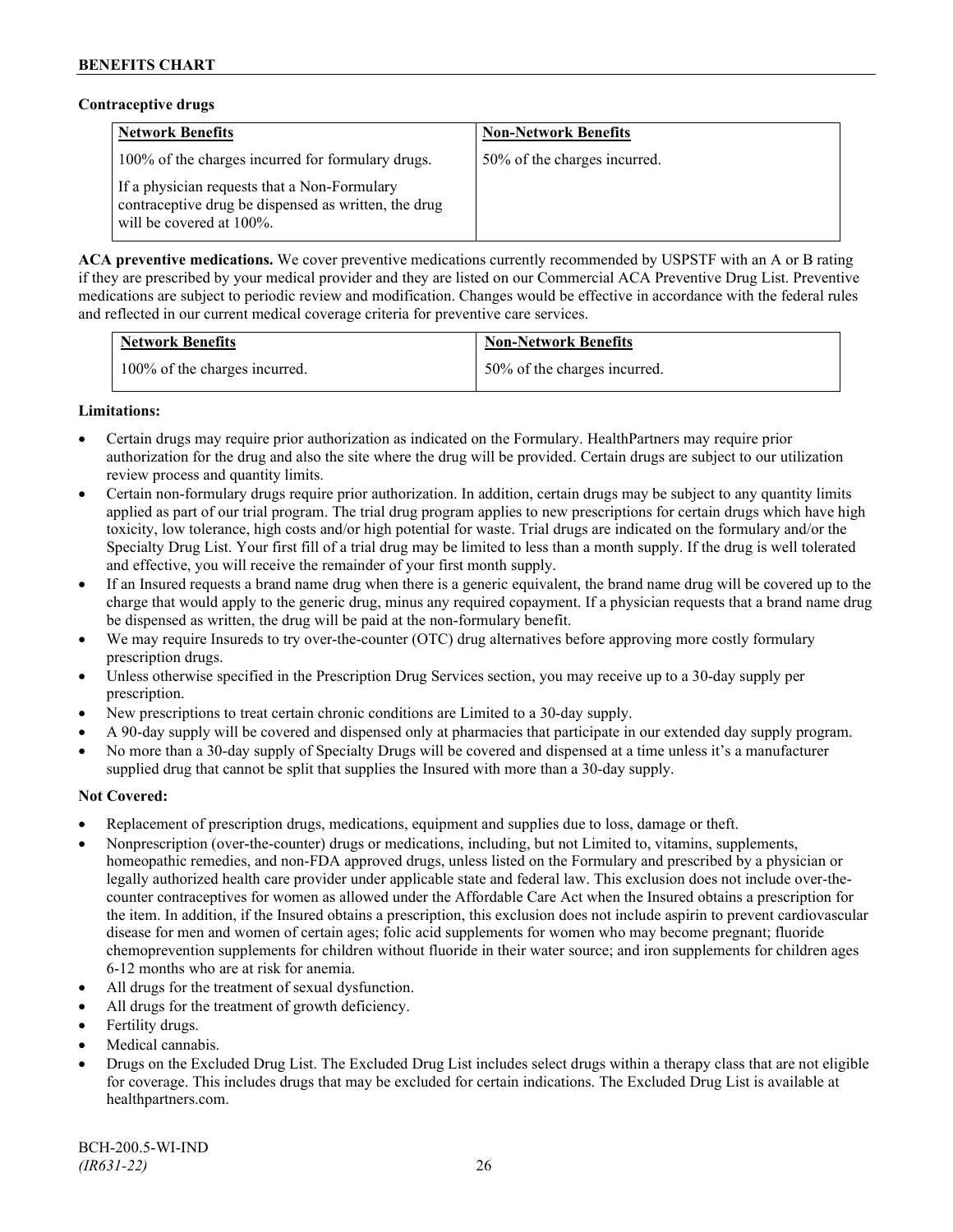- Drugs that are newly approved by the FDA until they are reviewed and approved by HealthPartners Pharmacy and Therapeutics Committee.
- Medical devices approved by the FDA will not be covered under the Prescription Drug Services section unless they are on our formulary. Covered medical devices are generally submitted and reimbursed under your medical benefits.
- See "Services Not Covered" in your Policy.

# **PREVENTIVE SERVICES**

### **Applicable Definitions:**

**Routine Preventive Services** are routine healthcare services that include screenings, check-ups and counseling to prevent illness, disease or other health problems before symptoms occur.

**Diagnostic Services** are services to help a provider understand your symptoms, diagnose illness and decide what treatment may be needed. They may be the same services that are listed as preventive services, but they are being used as diagnostic services. Your provider will determine if these services are preventive or diagnostic. These services are not preventive if received as part of a visit to diagnose, manage or maintain an acute or chronic medical condition, illness or injury. When that occurs, unless otherwise indicated below, standard deductibles, copayments or coinsurance apply.

# **Covered Services:**

We cover preventive services that meet any of the requirements under the Affordable Care Act (ACA) shown in the bulleted items below. These preventive services are covered at 100% under the Network Benefits with no deductible, copayments or coinsurance. (If a preventive service is not required by the ACA and it is covered at a lower benefit level, it will be specified below.) Preventive benefits mandated under the ACA are subject to periodic review and modification. Changes would be effective in accordance with the federal rules. Preventive services mandated by the ACA include:

- Evidence-based items or services that have in effect a rating of A or B in the current recommendations of the United States Preventive Services Task Force with respect to the individual;
- Immunizations for routine use in children, adolescents, and adults that have in effect a recommendation from the Advisory Committee on Immunization Practices of the Centers for Disease Control and Prevention with respect to the individual;
- With respect to infants, children, and adolescents, evidence-informed preventive care and screenings provided for in comprehensive guidelines supported by the Health Resources and Services Administration; and
- With respect to women, preventive care and screenings provided for in comprehensive guidelines supported by the Health Resources and Services Administration.

Covered services are based on established medical policies, which are subject to periodic review and modification by the medical directors. These medical policies (medical coverage criteria) are available by calling Member Services, or logging on to your "*my*HealthPartners" account at [healthpartners.com.](http://www.healthpartners.com/)

# **ACA and state mandated preventive services are covered as follows:**

**Routine health exams and periodic health assessments**. A physician or health care provider will counsel you as to how often health assessments are needed based on age, sex and health status. This includes screening and counseling for tobacco cessation and all FDA approved tobacco cessation medications including over-the-counter drugs (as shown in the Prescription Drug Services section).

| <b>Network Benefits</b>       | Non-Network Benefits         |
|-------------------------------|------------------------------|
| 100% of the charges incurred. | 50% of the charges incurred. |

**Child health supervision services.** This includes pediatric preventive services such as newborn screenings, appropriate immunizations, developmental assessments and laboratory services appropriate to the age of the child from birth to 72 months, and appropriate immunizations to age 18.

| Network Benefits              | <b>Non-Network Benefits</b>  |
|-------------------------------|------------------------------|
| 100% of the charges incurred. | 50% of the charges incurred. |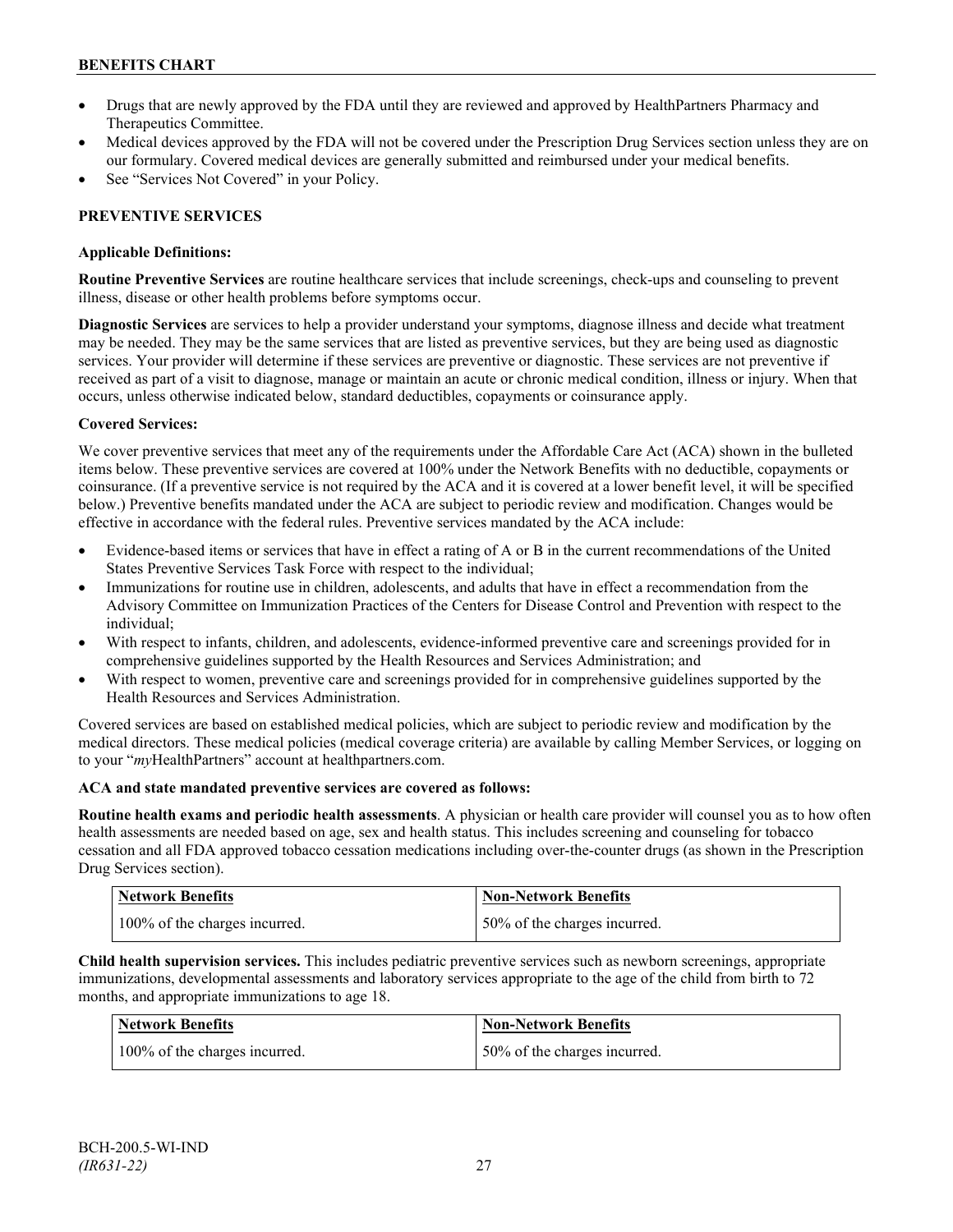### **Routine prenatal care and exams**

| <b>Network Benefits</b>       | <b>Non-Network Benefits</b>  |
|-------------------------------|------------------------------|
| 100% of the charges incurred. | 50% of the charges incurred. |

**Routine postnatal care.** This includes health exams, assessments, education and counseling relating to the period immediately after childbirth.

| <b>Network Benefits</b>       | <b>Non-Network Benefits</b>   |
|-------------------------------|-------------------------------|
| 100% of the charges incurred. | 150% of the charges incurred. |

**Routine screening procedures for cancer.** This includes colorectal screening, digital rectal examinations and other cancer screenings recommended by the USPSTF with an A or B rating. Women's preventive health services below describe additional routine screening procedures for cancer.

| Network Benefits              | <b>Non-Network Benefits</b>  |
|-------------------------------|------------------------------|
| 100% of the charges incurred. | 50% of the charges incurred. |

**Routine eye and hearing exams for members under the age of 22**

| <b>Network Benefits</b>       | <b>Non-Network Benefits</b>  |
|-------------------------------|------------------------------|
| 100% of the charges incurred. | 50% of the charges incurred. |

**Professional voluntary family planning services.** This includes services to prevent or delay a pregnancy, including counseling and education. Services must be provided by a licensed provider.

| Network Benefits              | <b>Non-Network Benefits</b>  |
|-------------------------------|------------------------------|
| 100% of the charges incurred. | 50% of the charges incurred. |

# **Adult immunizations**

| <b>Network Benefits</b>       | <b>Non-Network Benefits</b>   |
|-------------------------------|-------------------------------|
| 100% of the charges incurred. | 100% of the charges incurred. |

**Women's preventive health services.** This includes mammograms, screenings for cervical cancer (pap smears), breast pumps, human papillomavirus (HPV) testing, counseling for sexually transmitted infections, counseling and screening for human immunodeficiency virus (HIV), and all FDA approved contraceptive methods as prescribed by a doctor, sterilization procedures, education and counseling (see the Prescription Drug Services section for coverage of oral contraceptive drugs). We also provide genetic screening for BRCA if someone in your family has the gene or you have a diagnosis of cancer.

The U.S. Preventive Services Task Force (USPSTF) recommends screening mammography, with or without clinical breast examination (CBE), every 1-2 years for women aged 40 and older. For women age 50 and older, we cover an annual mammogram.

| <b>Network Benefits</b>       | Non-Network Benefits         |
|-------------------------------|------------------------------|
| 100% of the charges incurred. | 50% of the charges incurred. |

**Obesity screening and management.** We cover obesity screening and counseling for all ages during a routine preventive care exam. If you are age 18 or older and have a body mass index of 30 or more, we also cover intensive obesity management to help you lose weight. Your primary care doctor can coordinate these services.

| Network Benefits              | <b>Non-Network Benefits</b>  |
|-------------------------------|------------------------------|
| 100% of the charges incurred. | 50% of the charges incurred. |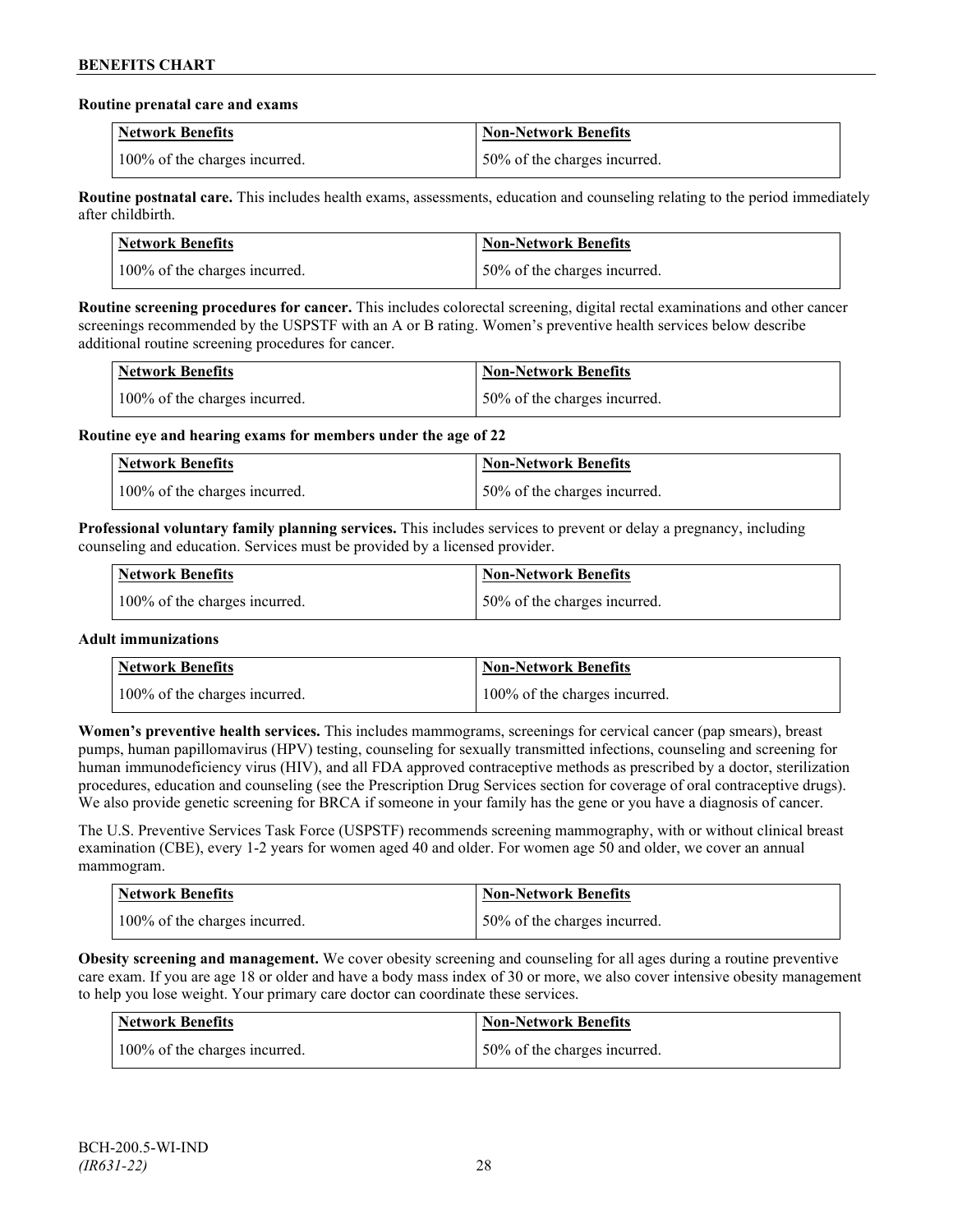# **In addition to any ACA or state mandated preventive services referenced above, we cover the following eligible preventive services:**

# **Routine hearing exams for adults age 22 and older**

| <b>Network Benefits</b>      | <b>Non-Network Benefits</b>  |
|------------------------------|------------------------------|
| 95% of the charges incurred. | 50% of the charges incurred. |

### **Eye exams for adults diagnosed with diabetes**

| Network Benefits              | <b>Non-Network Benefits</b>  |
|-------------------------------|------------------------------|
| 100% of the charges incurred. | 50% of the charges incurred. |

**Ovarian cancer surveillance tests for women who are at risk.** "At risk for ovarian cancer" means (1) having a family history that includes any of the following: one or more first-degree or second-degree relatives with ovarian cancer, clusters of female relatives with breast cancer or nonpolyposis colorectal cancer; or (2) testing positive for BRCA1 or BRCA2 mutations. "Surveillance tests for ovarian cancer" means annual screening using: CA-125 serum tumor marker testing, transvaginal ultrasound, pelvic examination or other proven ovarian cancer screening tests currently being evaluated by the federal Food and Drug Administration or by the National Cancer Institute.

| <b>Network Benefits</b>                                 | <b>Non-Network Benefits</b>                             |
|---------------------------------------------------------|---------------------------------------------------------|
| Coverage level is same as corresponding Network         | Coverage level is same as corresponding Non-Network     |
| Benefit, depending on type of service provided, such as | Benefit, depending on type of service provided, such as |
| Diagnostic Imaging Services, Laboratory Services        | Diagnostic Imaging Services, Laboratory Services        |
| Office Visits for Illness or Injury, or Preventive      | Office Visits for Illness or Injury, or Preventive      |
| Services.                                               | Services.                                               |

#### **Limitations:**

• Services are not preventive if received as part of a visit to diagnose, manage or maintain an acute or chronic medical condition, illness or injury. When that occurs, unless otherwise indicated above, standard deductibles, copayments or coinsurance apply.

# **Not Covered:**

- Routine eye exams for adults age 22 and older.
- See "Services Not Covered" in your Policy.

# **TELEHEALTH/TELEMEDICINE SERVICES**

# **Definitions:**

**Telehealth, Telemedicine, or Virtual Care.** This is a means of communication between a health care professional and a patient. This includes the use of secure electronic information, imaging, and communication technologies, including:

- interactive audio or audio-video
- interactive audio with store-and-forward technology
- chat-based and email-based systems
- physician-to-physician consultation
- patient education
- data transmission
- data interpretation
- digital diagnostics (algorithm-enabled diagnostic support)
- digital therapeutics (the use of personal health devices and sensors, either alone or in combination with conventional drug therapies, for disease prevention and management)

#### Services can be delivered:

Synchronously: the patient and health care professional are engaging with one another at the same time; or Asynchronously: the patient and health care professional engage with each other at different points in time.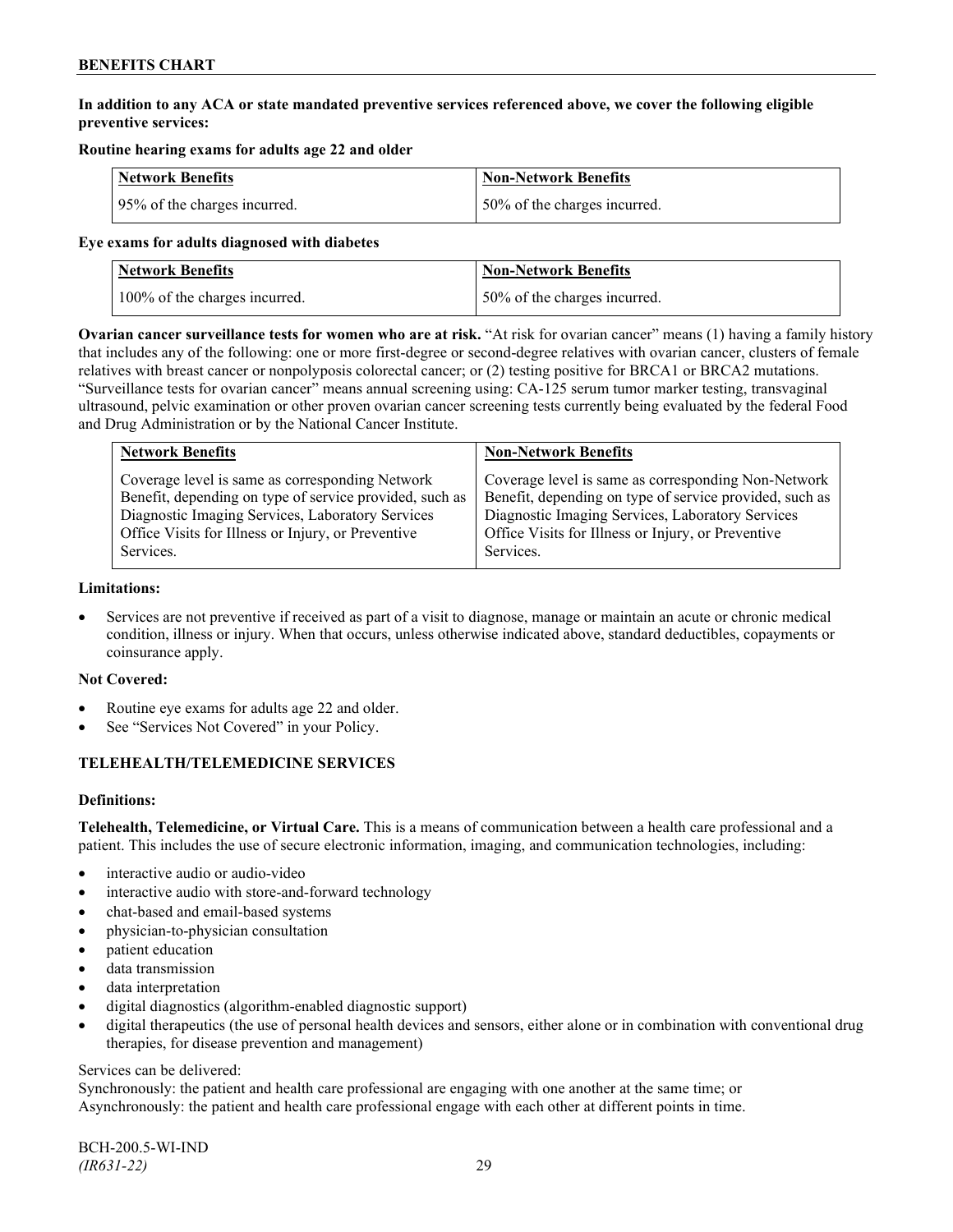**Telephone Visits.** Live, synchronous, interactive encounters over the telephone between a patient and a healthcare provider.

**E-Visit or Chat-Based Visits.** Asynchronous online or mobile app encounters to discuss a patient's personal health information, vital signs, and other physiologic data or diagnostic images. The healthcare provider reviews and delivers a consultation, diagnosis, prescription or treatment plan after reviewing the patient's visit information.

**Virtuwell<sup>®</sup>**. This is an online service for you to receive a diagnosis and treatment for certain conditions, such as a cold, flu, ear pain and sinus infections. You may access the Virtuwell website at [virtuwell.com.](https://www.virtuwell.com/)

**Video Visits.** Live, synchronous, interactive encounters using secure web-based video between a patient and a healthcare provider.

### **Covered Services:**

The Plan covers the following methods of receiving care for services that would be eligible under the Plan if the service were provided in person.

### **Scheduled telephone visits**

| Network Benefits                                                          | <b>Non-Network Benefits</b>  |
|---------------------------------------------------------------------------|------------------------------|
| 100% of the charges incurred, subject to a<br>copayment of \$5 per visit. | 50% of the charges incurred. |

### **E-visits**

### **Access to online care through Virtuwell at [virtuwell.com](http://www.virtuwell.com/)**

| Network Benefits              | <b>Non-Network Benefits</b> |
|-------------------------------|-----------------------------|
| 100% of the charges incurred. | No coverage.                |

### **All other E-visits**

| Network Benefits                                                          | <b>Non-Network Benefits</b>  |
|---------------------------------------------------------------------------|------------------------------|
| 100% of the charges incurred, subject to a<br>copayment of \$5 per visit. | 50% of the charges incurred. |

#### **Not Covered:**

See "Services Not Covered" in your Policy.

# **TRANSPLANT SERVICES**

#### **Applicable Definitions:**

**Autologous.** This is when the source of cells is from the individual's own marrow or stem cells.

**Allogeneic.** This is when the source of cells is from a related or unrelated donor's marrow or stem cells.

**Allogeneic Bone Marrow Transplant.** This is when the bone marrow is harvested from the related or unrelated donor and stored. The patient undergoes treatment which includes tumor ablation with high-dose chemotherapy and/or radiation. The bone marrow is reinfused (transplanted).

**Autologous Bone Marrow Transplant.** This is when the bone marrow is harvested from the individual and stored. The patient undergoes treatment which includes tumor ablation with high-dose chemotherapy and/or radiation. The bone marrow is reinfused (transplanted).

**Autologous/Allogeneic Stem Cell Support.** This is a treatment process that includes stem cell harvest from either bone marrow or peripheral blood, tumor ablation with high-dose chemotherapy and/or radiation, stem cell reinfusion, and related care. Autologous/allogeneic bone marrow transplantation and high dose chemotherapy with peripheral stem cell rescue/support are considered to be autologous/allogeneic stem cell support.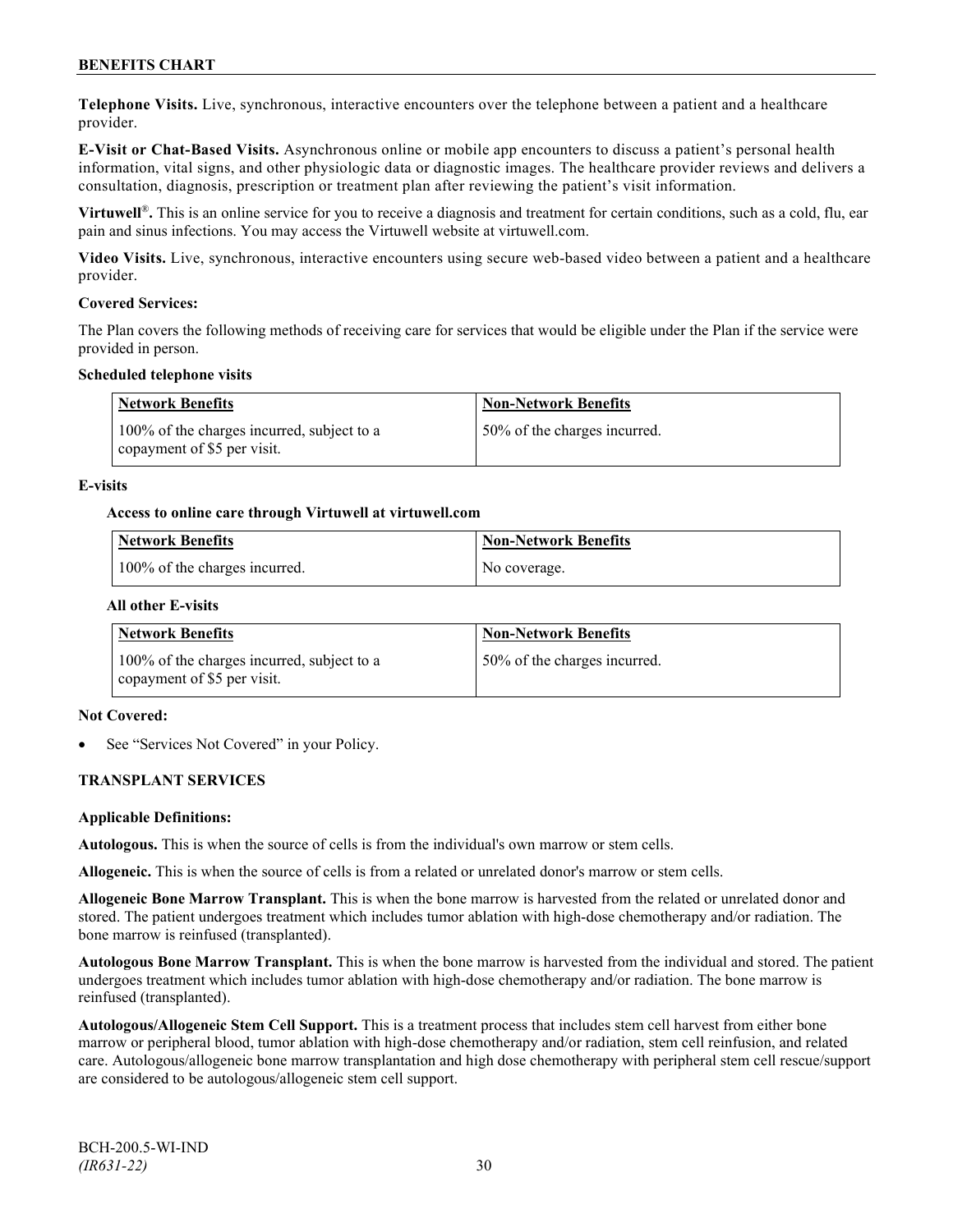**Designated Transplant Center.** This is any health care provider, group or association of health care providers designated by us to provide services, supplies or drugs for specified transplants for our Insureds.

**Transplant Services.** This is transplantation (including retransplants) of the human organs or tissue listed below, including all related post-surgical treatment, follow-up care and drugs and multiple transplants for a related cause. Transplant services do not include other organ or tissue transplants or surgical implantation of mechanical devices functioning as a human organ, except surgical implantation of an FDA approved Ventricular Assist Device (VAD) or total artificial heart, functioning as a temporary bridge to heart transplantation.

Prior authorization is required prior to consultation to support coordination of care and benefits.

### **Covered Services:**

We cover eligible transplant services (as defined above) while you are covered under your Policy. Transplants that will be considered for coverage are Limited to the following:

- Kidney transplants for end-stage disease.
- Cornea transplants for end-stage disease.
- Heart transplants for end-stage disease.
- Lung transplants or heart/lung transplants for: (1) primary pulmonary hypertension; (2) Eisenmenger's syndrome; (3) endstage pulmonary fibrosis; (4) alpha 1 antitrypsin disease; (5) cystic fibrosis; and (6) emphysema.
- Liver transplants for: (1) biliary atresia in children; (2) primary biliary cirrhosis; (3) post-acute viral infection (including hepatitis A, hepatitis B antigen e negative and hepatitis C) causing acute atrophy or post-necrotic cirrhosis; (4) primary sclerosing cholangitis; (5) alcoholic cirrhosis; and (6) hepatocellular carcinoma.
- Allogeneic bone marrow transplants or peripheral stem cell support associated with high dose chemotherapy for : (1) acute myelogenous leukemia; (2) acute lymphocytic leukemia; (3) chronic myelogenous leukemia; (4) severe combined immunodeficiency disease; (5) Wiskott-Aldrich syndrome; (6) aplastic anemia; (7) sickle cell anemia; (8) non-relapsed or relapsed non-Hodgkin's lymphoma; (9) multiple myeloma; and (10) testicular cancer.
- Autologous bone marrow transplants or peripheral stem cell support associated with high-dose chemotherapy for: (1) acute leukemia; (2) non-Hodgkin's lymphoma; (3) Hodgkin's disease; (4) Burkitt's lymphoma; (5) neuroblastoma; (6) multiple myeloma; (7) chronic myelogenous leukemia; and (8) non-relapsed non-Hodgkin's lymphoma.
- Pancreas transplants for simultaneous pancreas-kidney transplants for diabetes, pancreas after kidney, living related segmental simultaneous pancreas kidney transplantation and pancreas transplant alone.

To receive Network Benefits, charges for transplant services must be incurred at a Designated Transplant Center.

The transplant-related treatment provided, including expenses incurred for directly related donor services, shall be subject to and in accordance with the provisions, limitations, maximums and other terms of your Policy.

Medical and hospital expenses of the donor are covered only when the recipient is an Insured and the transplant and directly related donor expenses have been prior authorized for coverage. Treatment of medical complications that may occur to the donor are not covered. Donors are not considered Insureds, and are therefore not eligible for the rights afforded to Insureds under your Policy.

The list of eligible transplant services and coverage determinations are based on established medical policies, which are subject to periodic review and modifications by the medical director.

| <b>Network Benefits</b>                           | <b>Non-Network Benefits</b> |
|---------------------------------------------------|-----------------------------|
| See Network Inpatient Hospital Services Benefits. | No coverage.                |